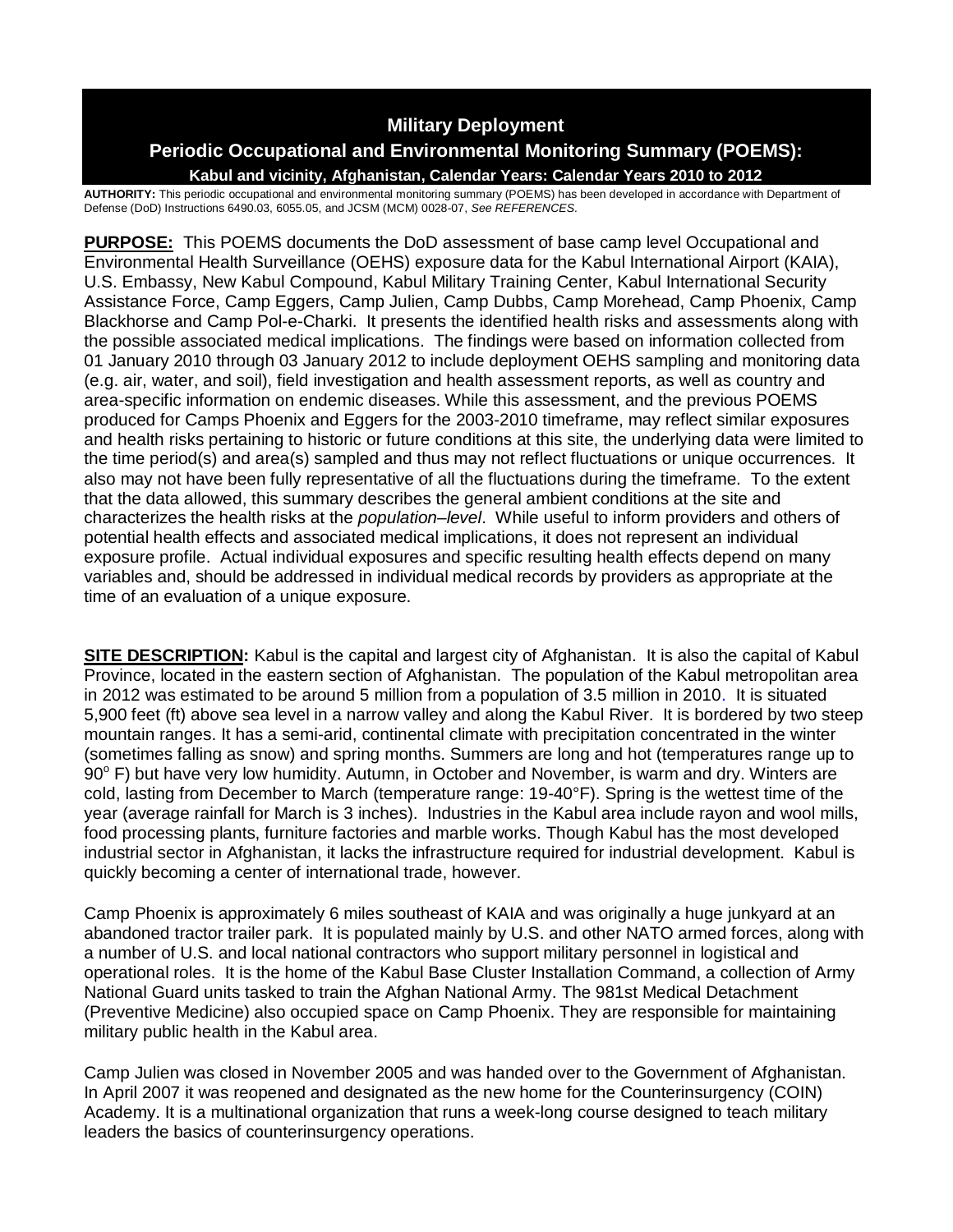The Afghan National Army's Pol-e-Charki base is co-located with Camp Blackhorse, approximately 10 miles east of Kabul.

**SUMMARY:** Summarized below were the key health risks estimates that presented a moderate or greater risk of medical concern along with recommended follow-on medical actions, if any, that providers should be aware of. A Table on the following pages provides a list of all the identified health risks at Kabul and vicinity (Table 1). As indicated in the detailed sections that follow the table, controls that have been effectively established to reduce health risk levels have been factored into this overall assessment. In some cases, e.g. ambient air, specific controls are noted but not routinely available/feasible.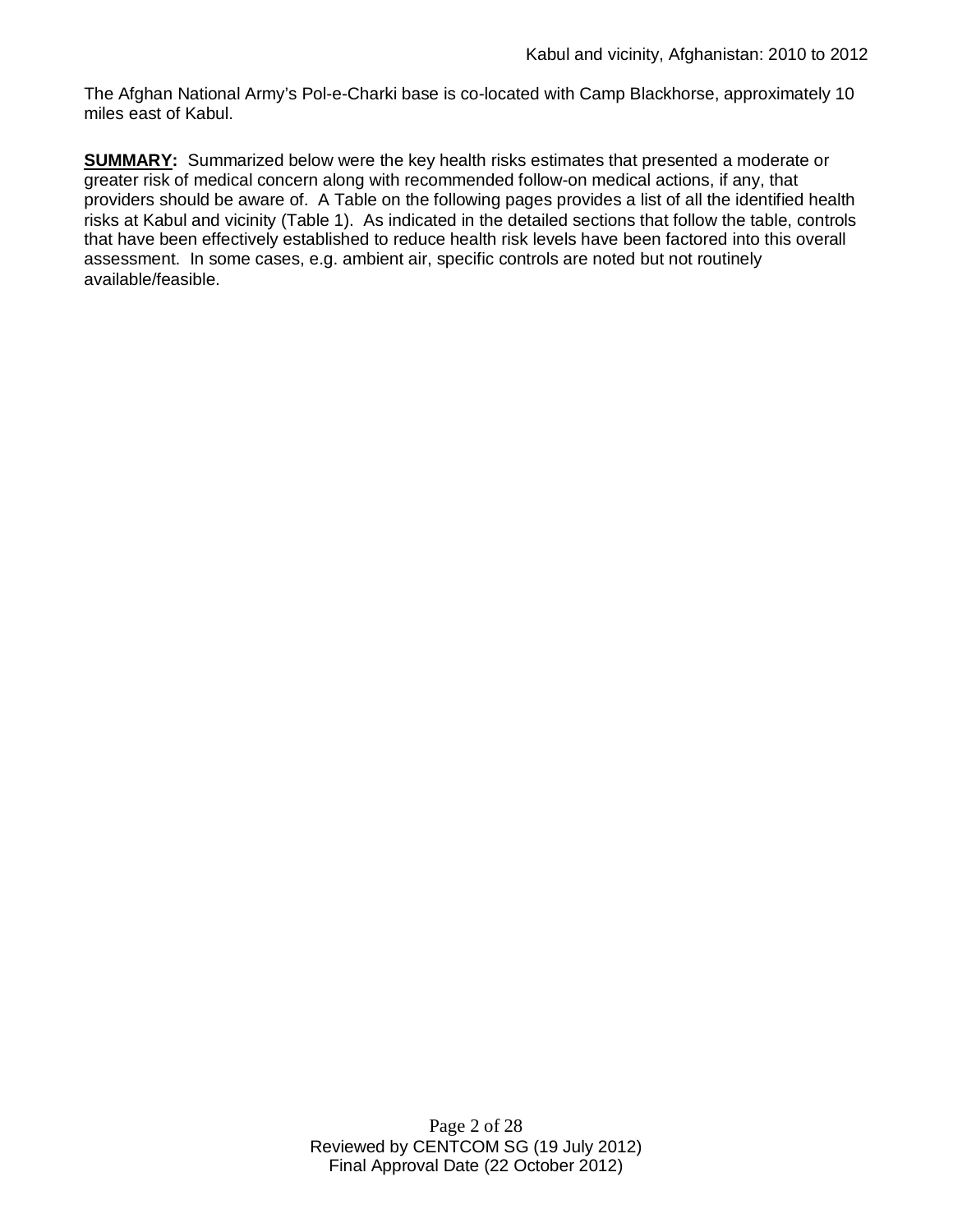### *Short-term health risks & medical implications:*

The following may have caused acute health effects in some personnel during deployment at Kabul and vicinity:

Inhalable coarse particulate matter less than 10 micrometers in diameter  $(PM_{10})$ ; inhalable fine particulate matter less than 2.5 micrometers in diameter (PM<sub>2.5</sub>); food/waterborne diseases (e.g., bacterial diarrhea, hepatitis A, typhoid fever, brucellosis, diarrhea-cholera, diarrhea-protozoal, hepatitis E); other endemic diseases (malaria, cutaneous leishmaniasis, Crimean-Congo hemorrhagic fever, sandfly fever, typhus-miteborne, leptospirosis, Tuberculosis (TB), rabies, Q fever); venomous animals/insects; and heat stress. For food/waterborne diseases (e.g., bacterial diarrhea, hepatitis A, typhoid fever, brucellosis, diarrhea-cholera, diarrhea-protozoal, hepatitis E), if ingesting local food and water, the health effects can temporarily incapacitate personnel (diarrhea) or result in prolonged illness (hepatitis A, typhoid fever, brucellosis, hepatitis E). Risks from food/waterborne diseases may have been reduced with preventive medicine controls and mitigation, which includes hepatitis A and typhoid fever vaccinations and only drinking from approved water sources in accordance with standing CENTCOM policy. For other vector-borne endemic diseases (malaria, cutaneous leishmaniasis, Crimean-Congo hemorrhagic fever, sandfly fever, typhus-miteborne), these diseases may constitute a significant risk due to exposure to biting vectors; risk reduced to low by proper wear of the treated uniform, application of repellent to exposed skin and bed net, and appropriate chemoprophylaxis. For water contact diseases (leptospirosis) activities involving extensive contact with surface water increase risk. For respiratory diseases (Tuberculosis (TB)), personnel in close-quarter conditions with infected individuals could have been at risk for person-to-person spread. Animal contact diseases (rabies, Q fever), pose year-round risk. For venomous animals and insects, if encountered, effects of venom varied with species from mild localized swelling (e.g. widow spider) to potentially lethal effects (e.g. Haly's Pit Viper); risks reduced by avoiding contact and proper and timely treatment. For heat stress, risk can be greater for susceptible persons including those older than 45, of low fitness level, unacclimatized, or with underlying medical conditions. Risks from heat stress may have been reduced with preventive medicine controls, work-rest cycles, and mitigation.

Air quality: For PM<sub>10</sub> and PM<sub>2.5</sub>, exposures may result in mild to more serious short-term health effects (e.g., eye, nose or throat and lung irritation) in some personnel while at this site. For PM<sub>10</sub> and PM<sub>2.5</sub>, certain subgroups of the deployed forces (e.g., those with pre-existing asthma/cardio-pulmonary conditions) are at greatest risk of developing notable health effects. Likewise, for burn pits, exposures to high levels of  $PM_{10}$  and  $PM_{2.5}$  in the smoke may also result in mild to more serious shortterm health effects (e.g., eye, nose or throat and lung irritation) in some personnel and certain subgroups while at this site. Although most effects from exposure to particulate matter and burn pit smoke should have resolved post-deployment, providers should be prepared to consider the relationship between deployment exposures and current complaints. Some individuals may have sought treatment for acute respiratory irritation during their time at Kabul and vicinity. Personnel who reported with symptoms or required treatment while at this site should have exposure/treatment noted in medical record (e.g., electronic medical record and/or on a Standard Form (SF) 600 (*Chronological Record of Medical Care*).

### *Long-term health risks & medical implications:*

The hazards associated with potential long-term health effects at Kabul and vicinity include inhalable fine particulate matter less than 2.5 micrometers in diameter ( $PM<sub>2.5</sub>$ ).

Air Quality: For inhalational exposure to high levels of dust and PM<sub>2.5</sub>, such as during high winds or dust storms or from burn pits, it is considered possible that some otherwise healthy personnel who were exposed for a long-term period to dust and particulate matter could develop certain health conditions (e.g., reduced lung function, cardiopulmonary disease). Personnel with a history of asthma or cardiopulmonary disease could potentially be more likely to develop such chronic health conditions. While the PM exposures are documented and archived, at this time there are no specific recommended, post-deployment medical surveillance evaluations or treatments. Providers should still consider overall individual health status (e.g., any underlying conditions/susceptibilities) and any potential unique individual exposures (such as burn pits, occupational exposures, or specific personal dosimeter data) and individual behaviors when assessing individual concerns. Certain individuals may need to be followed/evaluated for specific occupational exposures/injuries (e.g., annual audiograms as part of the medical surveillance for those enrolled in the Hearing Conservation Program; and personnel covered by Respiratory Protection Program and/or Hazardous Waste/Emergency Responders Medical Surveillance).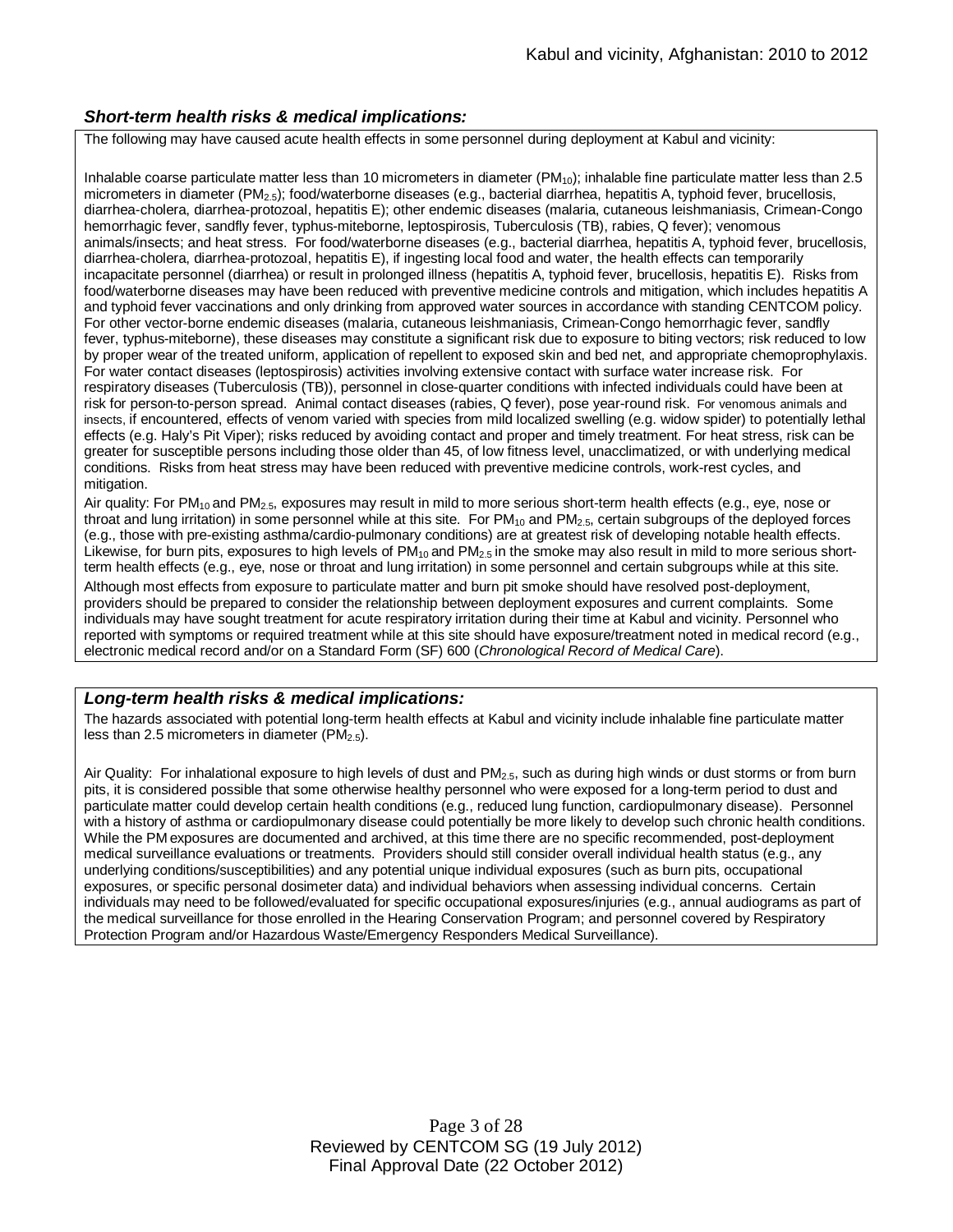# **POEMS Table 1. Population-Based Health Risk Estimates - Kabul and vicinity, Afghanistan 1, 2**

| Source of<br><b>Identified Health</b><br>Risk <sup>3</sup>       | <b>Unmitigated Health Risk</b><br>Estimate <sup>4</sup>                                                                                                                                                                                                                                                                                                                                                                                                                                                                                                                                                 | <b>Control Measures</b><br>Implemented                                                                                                                                        | <b>Residual Health Risk Estimate<sup>4</sup></b>                                                                                                                                                                                                                                                                                                                                                                                                                                                                                                                                                     |
|------------------------------------------------------------------|---------------------------------------------------------------------------------------------------------------------------------------------------------------------------------------------------------------------------------------------------------------------------------------------------------------------------------------------------------------------------------------------------------------------------------------------------------------------------------------------------------------------------------------------------------------------------------------------------------|-------------------------------------------------------------------------------------------------------------------------------------------------------------------------------|------------------------------------------------------------------------------------------------------------------------------------------------------------------------------------------------------------------------------------------------------------------------------------------------------------------------------------------------------------------------------------------------------------------------------------------------------------------------------------------------------------------------------------------------------------------------------------------------------|
| <b>AIR</b>                                                       |                                                                                                                                                                                                                                                                                                                                                                                                                                                                                                                                                                                                         |                                                                                                                                                                               |                                                                                                                                                                                                                                                                                                                                                                                                                                                                                                                                                                                                      |
| $PM_{10}$                                                        | Short-term: Moderate, Daily levels<br>varied, acute health effects (e.g.,<br>upper respiratory tract irritation)<br>more pronounced during peak days.<br>More serious effects were possible<br>in susceptible persons (e.g., those<br>with asthma/existing respiratory<br>diseases).<br>Long-term: No health guidelines                                                                                                                                                                                                                                                                                 |                                                                                                                                                                               | Short-term: Moderate, Daily levels<br>varied, acute health effects (e.g.,<br>upper respiratory tract irritation) more<br>pronounced during peak days. More<br>serious effects were possible in<br>susceptible persons (e.g., those with<br>asthma/existing respiratory diseases).<br>Long-term: No health guidelines                                                                                                                                                                                                                                                                                 |
| PM <sub>2.5</sub>                                                | Short-term: High, A majority of the<br>time mild acute (short term) health<br>effects were anticipated; certain<br>peak levels may have produced mild<br>eye, nose, or throat irritation in some<br>personnel and pre-existing health<br>conditions (e.g., asthma, or<br>cardiopulmonary diseases) may<br>have been exacerbated.<br>Long-term: Moderate, Small<br>percentage of persons may have<br>been at increased risk for<br>developing chronic conditions<br>(particularly those more susceptible<br>to acute (short term) effects (e.g.,<br>those with asthma/existing<br>respiratory diseases). | Limiting strenuous<br>physical activities when<br>air quality is especially<br>poor; and actions such<br>as closing tent flaps,<br>windows, and doors.                        | Short-term: High, A majority of the<br>time mild acute (short term) health<br>effects were anticipated; certain peak<br>levels may have produced mild eye,<br>nose, or throat irritation in some<br>personnel and pre-existing health<br>conditions (e.g., asthma, or<br>cardiopulmonary diseases) may have<br>been exacerbated.<br>Long-term: Moderate, Small<br>percentage of persons may have<br>been at increased risk for developing<br>chronic conditions (particularly those<br>more susceptible to acute (short term)<br>effects (e.g., those with<br>asthma/existing respiratory diseases). |
| <b>Water</b>                                                     |                                                                                                                                                                                                                                                                                                                                                                                                                                                                                                                                                                                                         |                                                                                                                                                                               |                                                                                                                                                                                                                                                                                                                                                                                                                                                                                                                                                                                                      |
| ROWPU-treated<br>water (non-drinking)                            | Short-term: Low                                                                                                                                                                                                                                                                                                                                                                                                                                                                                                                                                                                         | Potable water used from<br>approved sources<br>Potable water used from                                                                                                        | Short-term: Low<br>Long-term: Low                                                                                                                                                                                                                                                                                                                                                                                                                                                                                                                                                                    |
|                                                                  | Long-term: Low                                                                                                                                                                                                                                                                                                                                                                                                                                                                                                                                                                                          | approved sources                                                                                                                                                              |                                                                                                                                                                                                                                                                                                                                                                                                                                                                                                                                                                                                      |
| <b>ENDEMIC</b><br><b>DISEASE</b>                                 |                                                                                                                                                                                                                                                                                                                                                                                                                                                                                                                                                                                                         |                                                                                                                                                                               |                                                                                                                                                                                                                                                                                                                                                                                                                                                                                                                                                                                                      |
| Food<br>borne/Waterborne<br>(e.g., diarrhea-<br>bacteriological) | Short-term: Variable: High (bacterial<br>diarrhea, Hepatitis A, Typhoid fever) to<br>Moderate (Diarrhea-cholera, diarrhea-<br>protozoal, Brucellosis and Hepatitis E).<br>If ingesting local food/water, the health<br>effects could have been temporarily<br>incapacitating to personnel (diarrhea)<br>or resulted in prolonged illness<br>(Hepatitis A, Typhoid fever,<br>Brucellosis, Hepatitis E).                                                                                                                                                                                                  | Preventive measures<br>included Hepatitis A and<br>Typhoid fever vaccination<br>and consumption of food<br>and water only from<br>approved sources<br>(USCENTCOM MOD 11)      | Short-term: Low to none                                                                                                                                                                                                                                                                                                                                                                                                                                                                                                                                                                              |
|                                                                  | Long-term: none identified                                                                                                                                                                                                                                                                                                                                                                                                                                                                                                                                                                              |                                                                                                                                                                               | Long-term: No data available                                                                                                                                                                                                                                                                                                                                                                                                                                                                                                                                                                         |
| Arthropod Vector<br>Borne                                        | Short-term: Moderate (Malaria,<br>leishmaniasis-cutaneous, Crimean-<br>Congo hemorrhagic fever, sandfly<br>fever and typhus-miteborne), Low<br>(West Nile fever, and Plague).<br>Long-term: Low (Leishmaniasis-<br>visceral infection)                                                                                                                                                                                                                                                                                                                                                                  | Preventive measures<br>included proper wear of the<br>treated uniform and<br>application of repellent to<br>exposed skin and bed net,<br>and appropriate<br>chemoprophylaxis. | Short-term: Low<br>Long-term: No data available                                                                                                                                                                                                                                                                                                                                                                                                                                                                                                                                                      |
| Water-Contact (e.g.                                              | Short-term: Moderate (Leptospirosis)                                                                                                                                                                                                                                                                                                                                                                                                                                                                                                                                                                    |                                                                                                                                                                               | Short-term: No data available                                                                                                                                                                                                                                                                                                                                                                                                                                                                                                                                                                        |
| wading, swimming)                                                | Long-term: None identified                                                                                                                                                                                                                                                                                                                                                                                                                                                                                                                                                                              |                                                                                                                                                                               | Long-term: No data available                                                                                                                                                                                                                                                                                                                                                                                                                                                                                                                                                                         |

Page 4 of 28 Reviewed by CENTCOM SG (19 July 2012) Final Approval Date (22 October 2012)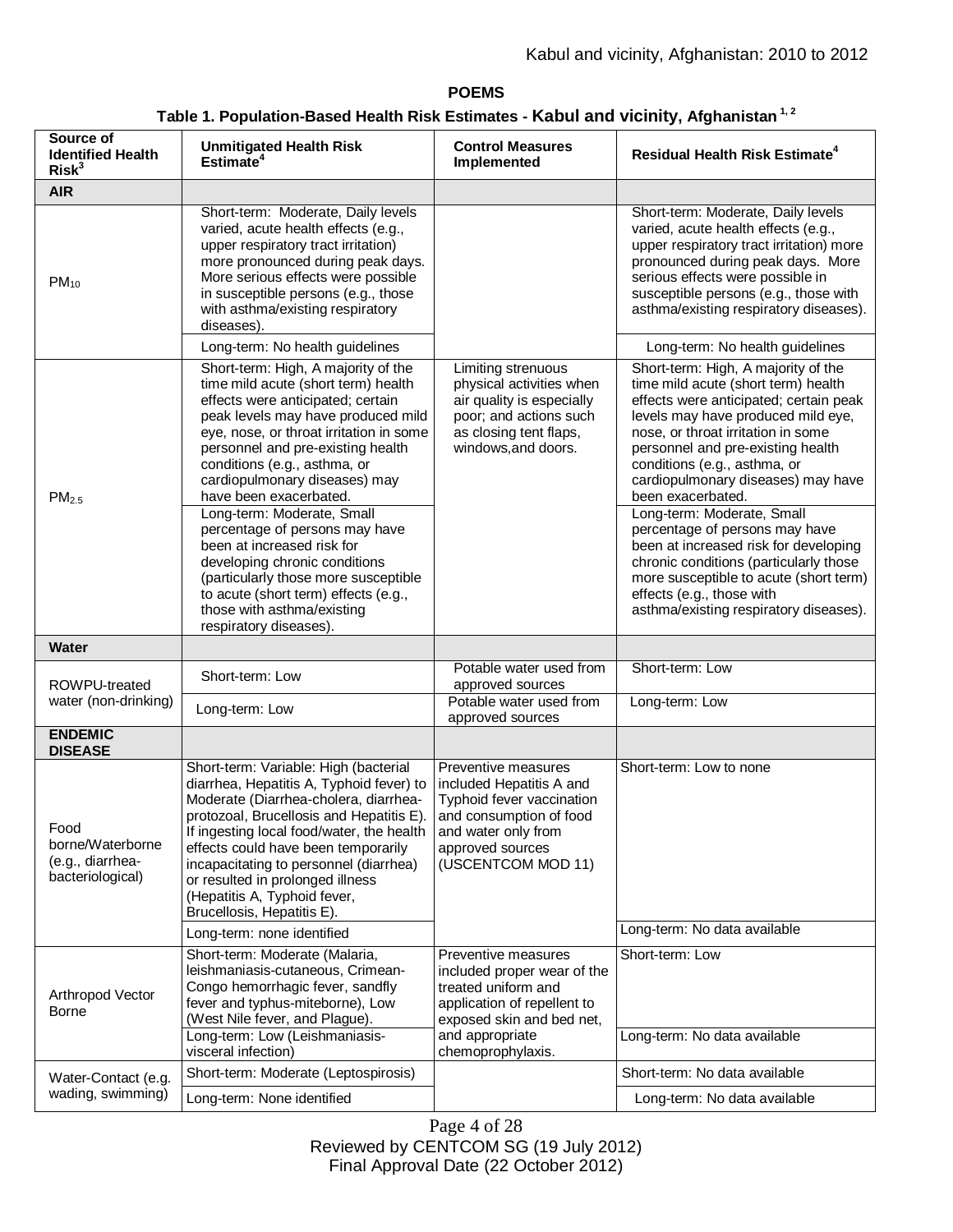| Respiratory                                         | Short-term: Moderate Tuberculosis<br>(TB) and Low (meningococcal<br>meningitis).                                                                                                          | TB was evaluated as part<br>of the PDHA (Post<br>Deployment Health<br>Assessment). A TB skin                                                                                                                                      | Short-term: Low                                                                                                                                                                           |
|-----------------------------------------------------|-------------------------------------------------------------------------------------------------------------------------------------------------------------------------------------------|-----------------------------------------------------------------------------------------------------------------------------------------------------------------------------------------------------------------------------------|-------------------------------------------------------------------------------------------------------------------------------------------------------------------------------------------|
|                                                     | Long-term: None identified                                                                                                                                                                | test was required post-<br>deployment if potentially<br>exposed.                                                                                                                                                                  | Long-term: No data available                                                                                                                                                              |
|                                                     | Short-term: Moderate (Rabies and Q-<br>fever), Low (Anthrax and H5N1 avian<br>influenza)                                                                                                  | <b>CENTCOM General Order</b><br>1B mitigates rabies<br>exposure risks by                                                                                                                                                          | Short-term: No data available                                                                                                                                                             |
| <b>Animal Contact</b>                               | Long-term: Low (Rabies)                                                                                                                                                                   | prohibiting contact with,<br>adoption, or feeding of feral<br>animals. Risks are further<br>reduced in the event of<br>assessed contact by<br>prompt post-exposure<br>rabies prophylaxis IAW the<br>CDC's ACIP guidelines.        | Long-term: No data available                                                                                                                                                              |
| <b>VENOMOUS</b><br><b>ANIMAL/</b><br><b>INSECTS</b> |                                                                                                                                                                                           |                                                                                                                                                                                                                                   |                                                                                                                                                                                           |
| Snakes, scorpions,<br>and spiders                   | Short-term: Low: If encountered,<br>effects of venom varied with species<br>from mild localized swelling (e.g.<br>widow spider) to potentially lethal<br>effects (e.g. Haly's Pit Viper). | Risks reduced by avoiding<br>contact and proper and<br>timely treatment                                                                                                                                                           | Short-term: Low: If encountered, effects<br>of venom varied with species from mild<br>localized swelling (e.g. widow spider) to<br>potentially lethal effects (e.g. Haly's Pit<br>Viper). |
|                                                     | Long-term: None identified                                                                                                                                                                |                                                                                                                                                                                                                                   | Long-term: None identified                                                                                                                                                                |
| <b>HEAT/COLD</b><br><b>STRESS</b>                   |                                                                                                                                                                                           |                                                                                                                                                                                                                                   |                                                                                                                                                                                           |
|                                                     | Short-term: Low to Extremely High                                                                                                                                                         | Risks from heat stress may<br>have been reduced with                                                                                                                                                                              | Short-term: Low to High                                                                                                                                                                   |
| Heat                                                | Long-term: Low                                                                                                                                                                            | preventive medicine<br>controls, work-rest cycles,<br>and mitigation                                                                                                                                                              | Long-term: Low                                                                                                                                                                            |
|                                                     | Short-term: Low                                                                                                                                                                           | Risks from cold stress may<br>have been reduced with                                                                                                                                                                              | Short-term: Low                                                                                                                                                                           |
| Cold                                                | Long-term: Low                                                                                                                                                                            | protective measures such<br>as use of the buddy system<br>in cold weather, and proper<br>wear of protective clothing.                                                                                                             | Long-term: Low                                                                                                                                                                            |
| <b>NOISE</b>                                        |                                                                                                                                                                                           |                                                                                                                                                                                                                                   |                                                                                                                                                                                           |
| Continuous<br>(Flightline, Power                    | Short-term: Low                                                                                                                                                                           | Hearing protection used<br>by personnel in higher                                                                                                                                                                                 | Short-term: Low                                                                                                                                                                           |
| Production)                                         | Long-term: Low                                                                                                                                                                            | risk areas                                                                                                                                                                                                                        | Long-term: Low                                                                                                                                                                            |
| Unique Incidents/<br><b>Concerns</b>                |                                                                                                                                                                                           |                                                                                                                                                                                                                                   |                                                                                                                                                                                           |
| Pesticides/Pest                                     | Short-term: Low                                                                                                                                                                           | See section 10.2                                                                                                                                                                                                                  | Short-term: No data available                                                                                                                                                             |
| Control                                             | Long-term: Low                                                                                                                                                                            | See Section 10.2                                                                                                                                                                                                                  | Long-term: No data available                                                                                                                                                              |
| <b>Burn Pits</b>                                    | Short-term: Low                                                                                                                                                                           | Control measures may<br>have included locating<br>burn pits downwind of<br>prevailing winds,<br>increased distance from<br>troop populations when<br>possible, and improved<br>waste segregation and<br>management<br>techniques. | Short-term: Low                                                                                                                                                                           |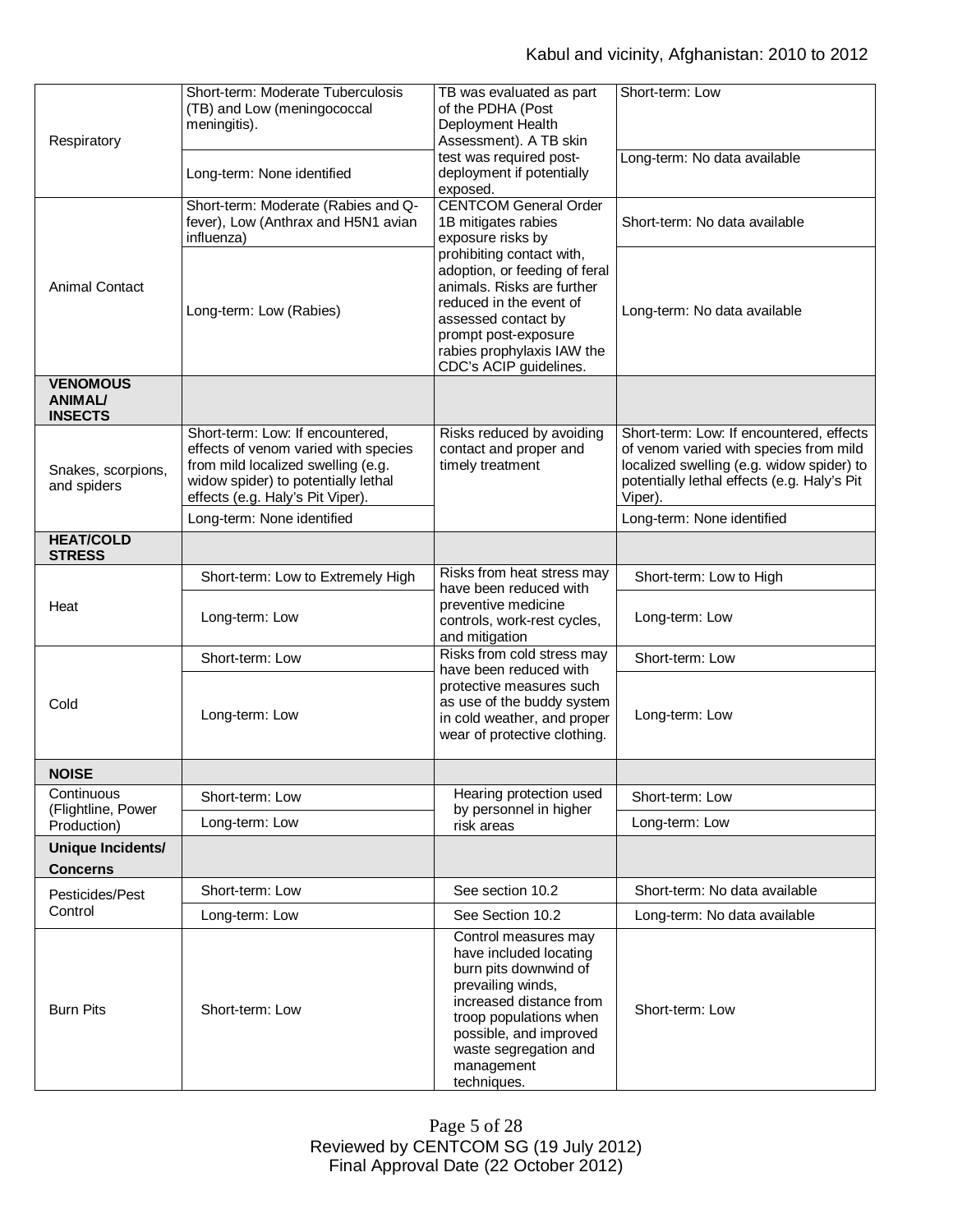| Low<br>Low<br>onc<br>∟ona-terr<br>. . |
|---------------------------------------|
|---------------------------------------|

<sup>1</sup> This Summary Table provides a qualitative estimate of population-based short- and long-term health risk s associated with the general ambient and  $\; \; | \;$ occupational environment conditions at Kabul and vicinity. It does not represent a unique individual exposure profile. Actual individual exposures and health effects depend on many variables. For example, while a chemical may have been present in the environment, if a person did not inhale, ingest, or contact a specific dose of the chemical for adequate duration and frequency, then there may have been no health risk. Alternatively, a person at a specific location may have experienced a unique exposure which could have resulted in a significant individual exposure. Any such person seeking medical care should have their specific exposure documented in an SF600.

 $^2$  This assessment was based on specific data and reports obtained from the January 2010 through January 2012 timeframe. It was considered a current representation of general site conditions but may not reflect certain fluctuations or unique exposure incidents. Acute health risk estimates were generally consistent with field-observed health effects.

 $^3$  This Summary Table was organized by major categories of identified sources of health risk. It only lists those sub-categories specifically identified and addressed at the site(s) evaluated. The health risks were presented as Low, Moderate, High or Extremely High for both acute and chronic health effects. The health risk level was based on an assessment of both the potential severity of the health effects that could be caused and probability of the exposure that would produce such health effects. Details can be obtained from the APHC/AIPH. Where applicable, "None Identified" was used when though an exposure was identified, no health risk of either a specific acute or chronic health effects were determined. More detailed descriptions of OEH exposures that were evaluated but determined to pose no health risk are discussed in the following sections of this report.

<sup>4</sup> Health risks in this Summary Table were based on quantitative surveillance thresholds (e.g. endemic disease rates; host/vector/pathogen surveillance) or screening levels, e.g. Military Exposure Guidelines (MEGs) for chemicals*.* Some previous assessment reports may provide slightly inconsistent health risk estimates because quantitative criteria such as MEGs may have changed since the samples were originally evaluated and/or because this assessment makes use of all historic site data while previous reports may have only been based on a select few samples.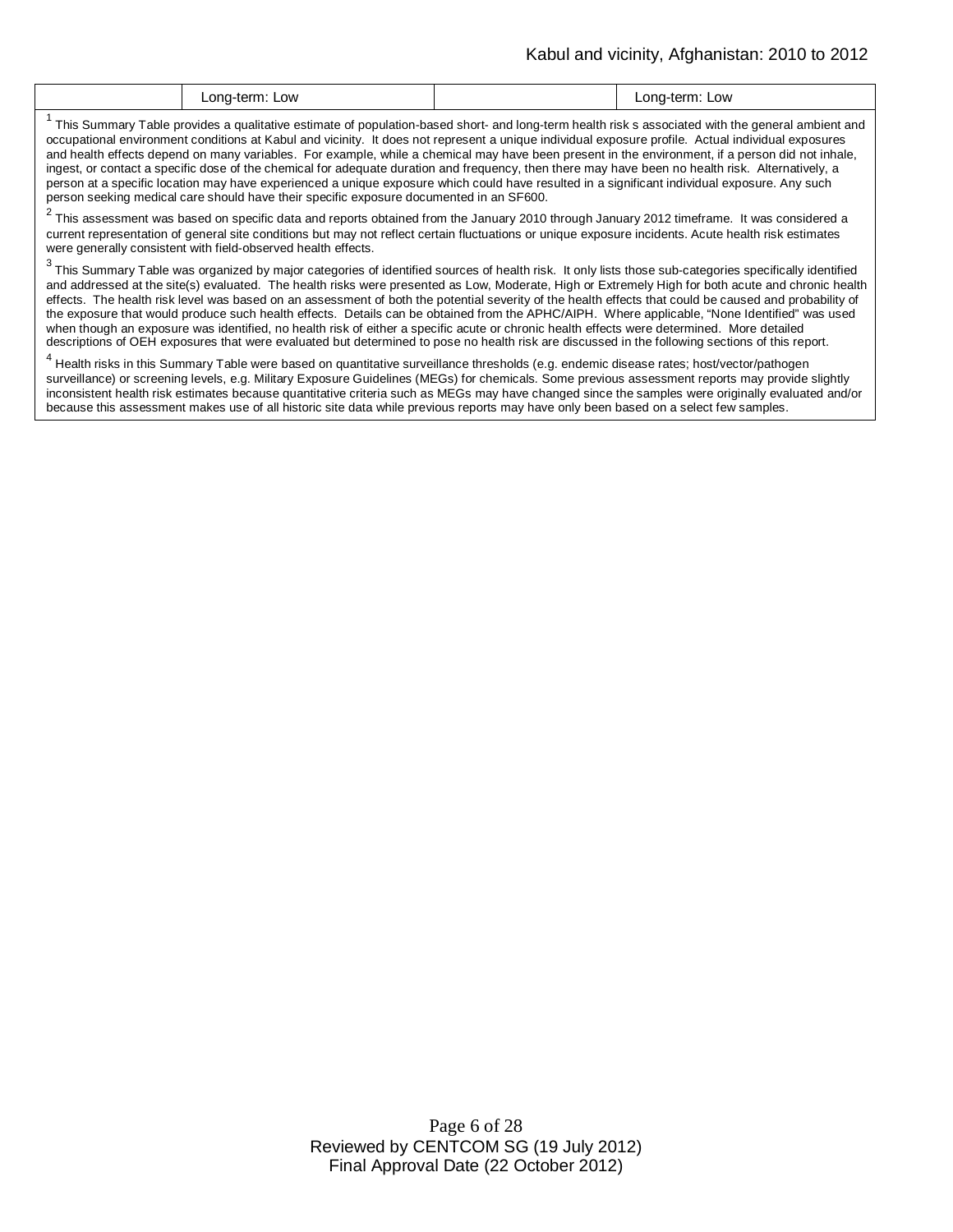## **1 Discussion of Health Risks at Kabul, Afghanistan by Source**

The following sections describe the major source categories of potential health risk that were evaluated at Kabul. For each category, the evaluation process includes identifying what, if any, specific subcategories/health concerns were present. This initial step resulted in "screening out" certain subcategories that posed no identifiable health risk (for example if all data is below screening levels). While these sections may include sub-categories that have been determined to present no identifiable health risk, the summary table on the previous page only contains those sub-categories that were determined to pose moderate or higher potential health risks.

# **2 Air**

### 2.1 Site-Specific Sources Identified

Kabul is situated in a dusty semi-arid desert environment. Inhalational exposure to high levels of dust and particulate matter, such as during high winds with dust storms, may have resulted in mild to more serious short-term health effects (e.g., eye, nose or throat and lung irritation) in some personnel. Additionally, certain subgroups of the deployed forces (e.g., those with pre-existing asthma/cardio pulmonary conditions) were at greatest risk of developing notable health effects.

### 2.2 *Particulate matter, less than10 micrometers* (PM<sub>10</sub>)

### *2.2.1 Sample data/Notes:*

Exposure Guidelines:

Short-term (24-hour) PM<sub>10</sub> (µg/m<sup>3</sup>): Negligible MEG=250, Marginal MEG=420, Critical MEG=600. Long-term  $PM_{10}$  MEG (µg/m<sup>3</sup>): Not Available.

*Camp Phoenix*: A total of 14 valid PM<sub>10</sub> air samples were collected from April 2010 – December 2010. The range of 24-hour PM<sub>10</sub> concentrations was 56 μg/m<sup>3</sup> – 556 μg/m<sup>3</sup> with an average concentration of 344  $\mu$ g/m<sup>3</sup>.

## *2.2.2 Short-term health risks: Camp Phoenix*

**Low to Moderate:** The short-term PM<sub>10</sub> health risk assessment was low based on average PM<sub>10</sub> concentrations and the likelihood of exposure at these hazard severity levels. A low health risk assessment for typical exposure concentrations suggests that short-term exposure to  $PM_{10}$  at Camp Phoenix was expected to have little or no impact on accomplishing the mission. Daily average health risk levels for PM<sub>10</sub> show no hazard for 36%, low health risk for 36%, moderate health risk for 14%, and high health risk for 14% of the time. Confidence in the short-term  $PM_{2.5}$  health risk assessment was low (Reference 9, Table 3-6).

The short-term  $PM_{10}$  health risk assessment was moderate based on peak  $PM_{10}$  concentrations and the likelihood of exposure at these hazard severity levels. A moderate health risk assessment for peak exposure concentrations suggests that short-term exposure to peak  $PM_{10}$  concentrations at Camp Phoenix was expected to have degraded mission capabilities in terms of the required mission standard and will result in reduced mission capability if hazards occur during the mission. Confidence in the short-term PM<sub>10</sub> health risk assessment was low (Reference 9, Table 3-6).

The hazard severity was negligible for average  $PM_{10}$  exposures. The results indicate that few exposed personnel (if any) are expected to have noticeable health effects during mission. Exposed personnel

> Page 7 of 28 Reviewed by CENTCOM SG (19 July 2012) Final Approval Date (22 October 2012)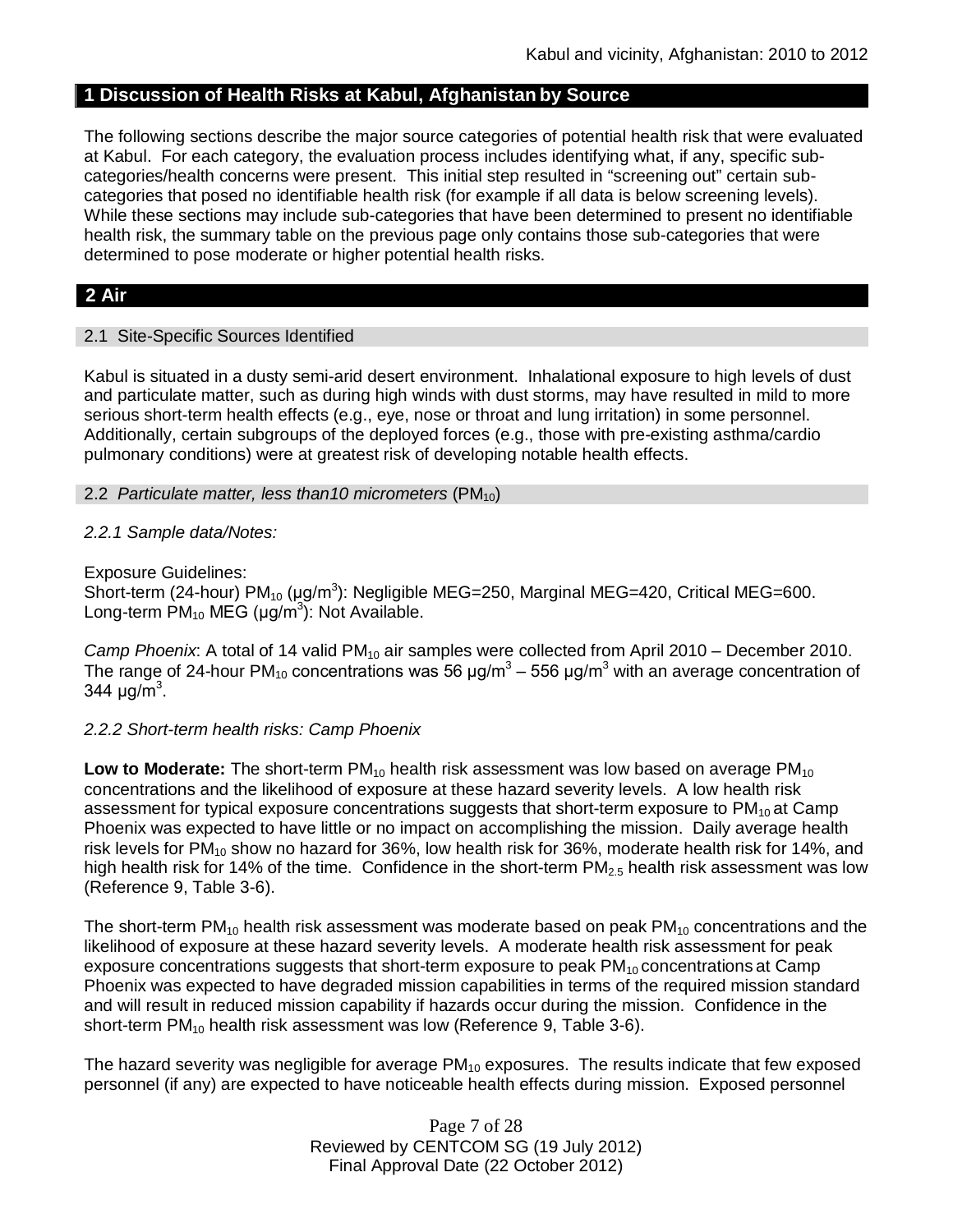are expected to be able to effectively perform all critical tasks during mission operations. Minimal to no degradation of abilities to conduct complex tasks are expected.

For the highest observed  $PM_{10}$  exposure, the hazard severity was marginal. During peak exposures at the marginal hazard severity level many exposed persons are expected to have noticeable, but not incapacitating health effects. Observable effects require minimal, if any, medical attention but may reduce some individual physical capabilities and/or may enhance stress-related casualties. Exposed personnel are able to perform most critical tasks. Note: The ability to accomplish complex tasks may be degraded.

## *2.2.3 Long-term health risk: Camp Phoenix*

**Not Evaluated-no available health guidelines**. The U.S. Environmental Protection Agency has retracted its long-term standard (NAAQS) for  $PM_{10}$  due to an inability to clearly link chronic health effects with chronic  $PM_{10}$  exposure levels.

### 2.3 Particulate Matter, less than 2.5 *micrometers* (PM<sub>2.5</sub>)

## *2.3.1 Sample data/Notes:*

## Exposure Guidelines:

Short-term (24-hour) PM<sub>2.5</sub> MEGs (μg/m<sup>3</sup>): Negligible MEG=65, Marginal MEG=250, Critical MEG=500. Long-term  $PM_{2.5}$  MEGs: Negligible MEG=15, Marginal MEG=65.

*Camp Phoenix*: A total of 93 valid PM2.5 air samples were collected from January 2010 – December 2011. The range of 24-hour PM<sub>2.5</sub> concentrations was 34 μg/m<sup>3</sup> – 606 μg/m<sup>3</sup> with an average concentration of 106  $\mu$ g/m<sup>3</sup>.

Kabul International Airport: A total of 5 valid PM<sub>2.5</sub> air samples were collected from November 2011 to December 2011. The range of 24-hour PM<sub>2.5</sub> concentrations was 97  $\mu$ g/m<sup>3</sup> – 351  $\mu$ g/m<sup>3</sup> with an average concentration of 160  $\mu$ g/m<sup>3</sup>. Although the average and peak PM<sub>2.5</sub> concentrations were above the short-term  $PM_{2.5}$  negligible MEG, data were insufficient to fully characterize the health risk associated with  $PM<sub>2.5</sub>$  exposure.

Camp Blackhorse: One valid  $PM<sub>2.5</sub>$  air sample was collected in January 2012 with a concentration of 75 μg/m<sup>3</sup>. Although the concentration was above the short-term PM<sub>2.5</sub> negligible MEG, data were insufficient to fully characterize the health risk associated with  $PM<sub>2.5</sub>$  exposure.

Camp Julien/Dubbs: A total of 2 valid  $PM<sub>2.5</sub>$  air samples were collected in September 2011. The range of 24-hour PM<sub>2.5</sub> concentrations was 36 μg/m<sup>3</sup> – 108 μg/m<sup>3</sup> with an average concentration of 72 μg/m<sup>3</sup>. Although the average and peak  $PM<sub>2.5</sub>$  concentrations were above the short-term  $PM<sub>2.5</sub>$  negligible MEG, data were insufficient to fully characterize the health risk associated with  $PM_{2.5}$  exposure.

Camp Pol-e-Charki: One valid  $PM<sub>2.5</sub>$  air sample was collected in September 2011 with a concentration of 26 μg/m<sup>3</sup>. This concentration was below the short-term PM<sub>2.5</sub> negligible MEG and was considered no health hazard. Data were insufficient, however, to fully characterize the health risk.

## *2.3.2 Short-term health risks: Camp Phoenix*

Low to High: The short-term PM<sub>2.5</sub> health risk assessment for Camp Phoenix was low based on average  $PM<sub>2.5</sub>$  concentrations and the likelihood of exposure at these hazard severity levels. A low health risk assessment for typical exposure concentrations suggests that short-term exposure to  $PM_{2.5}$ 

> Page 8 of 28 Reviewed by CENTCOM SG (19 July 2012) Final Approval Date (22 October 2012)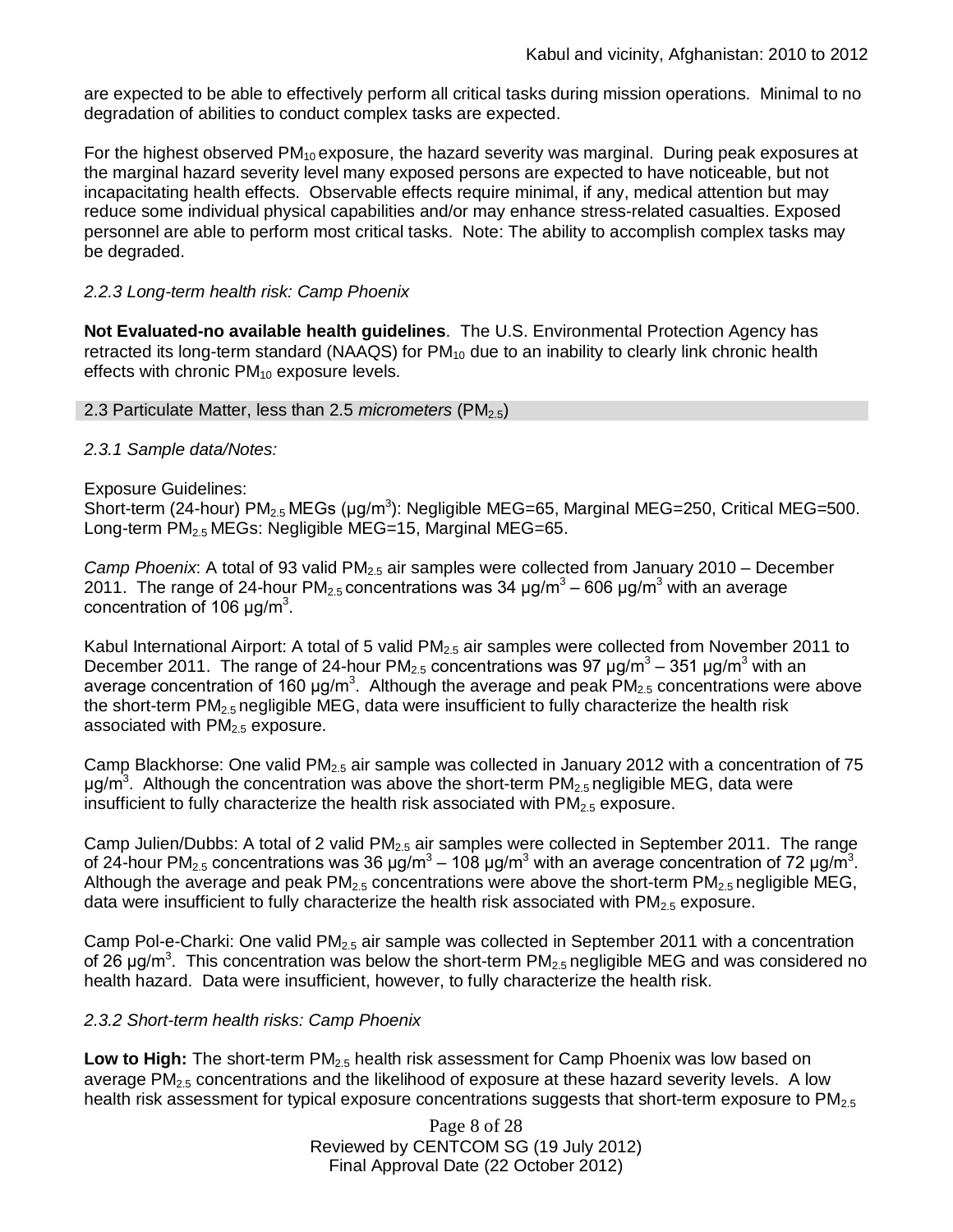was expected to have little or no impact on accomplishing the mission. Daily average health risk levels for PM2.5 at Camp Phoenix showed no hazard for 40%, low health risk for 50%, moderate health risk for 5%, and high health risk for 5% of the time. Confidence in the short-term  $PM_{2.5}$  health risk assessment was low (Reference 9, Table 3-6).

The short-term PM<sub>2.5</sub> health risk assessment at Camp Phoenix was high based on peak PM<sub>2.5</sub> concentrations and the likelihood of exposure at these hazard severity levels. A high health risk assessment for peak exposure concentrations suggests significant degradation of mission capabilities in terms of the required mission standard, inability to accomplish all parts of the mission, or inability to complete the mission to standard if hazards occur during the mission. Confidence in the short-term PM<sub>2.5</sub> health risk assessment was low (Reference 9, Table 3-6).

The hazard severity was negligible for average  $PM_{2.5}$  exposures at Camp Phoenix. The results indicated that few exposed personnel (if any) were expected to have noticeable health effects during the mission. Exposed personnel were expected to be able to effectively perform all critical tasks during mission operations. Minimal to no degradation of abilities to conduct complex tasks were expected.

For the highest observed  $PM<sub>2.5</sub>$  exposures at Camp Phoenix, the hazard severity was critical. During peak exposures at the critical hazard severity level, most if not all personnel would experience very notable eye, nose, and throat irritation and respiratory effects. Visual acuity would be impaired, as would overall aerobic capacity. Some personnel would not be able to perform assigned duties. Lost duty days were expected. Those with a history of asthma or cardiopulmonary disease would experience more severe symptoms. Conditions may also have resulted in adverse, non-health related materiel/logistical impacts.

## *2.3.3 Long-term health risks: Camp Phoenix*

**Moderate:** The long-term PM<sub>2.5</sub> health risk assessment for Camp Phoenix was moderate based on  $PM<sub>2.5</sub>$  concentrations and the likelihood of exposure at these hazard severity levels. A moderate health risk assessment for peak exposure concentrations suggests that short-term exposure to peak  $PM<sub>2.5</sub>$ concentrations at Camp Phoenix were expected to have degraded mission capabilities in terms of the required mission standard and would result in reduced mission capability if hazards occurred during the mission. Confidence in the short-term  $PM_{2.5}$  health risk assessment was low (Reference 9, Table 3-6).

For the average observed  $PM_{2.5}$  exposure on Camp Phoenix, the hazard severity was marginal. At the marginal hazard severity level many exposed persons were expected to have noticeable, but not incapacitating health effects. Observable effects required minimal, if any, medical attention, but may have reduced some individual physical capabilities and/or may have enhanced stress-related casualties. Exposed personnel were able to perform most critical tasks. Note: Ability to accomplish complex tasks may have been degraded.

## 2.4 Airborne Metals from  $PM_{10}$

## *2.4.1 Sample data/Notes: Camp Phoenix*

The health risk assessment was based on average and peak concentration of 14 valid  $PM_{10}$  airborne metal samples collected from April 2010 – December 2010, and the likelihood of exposure.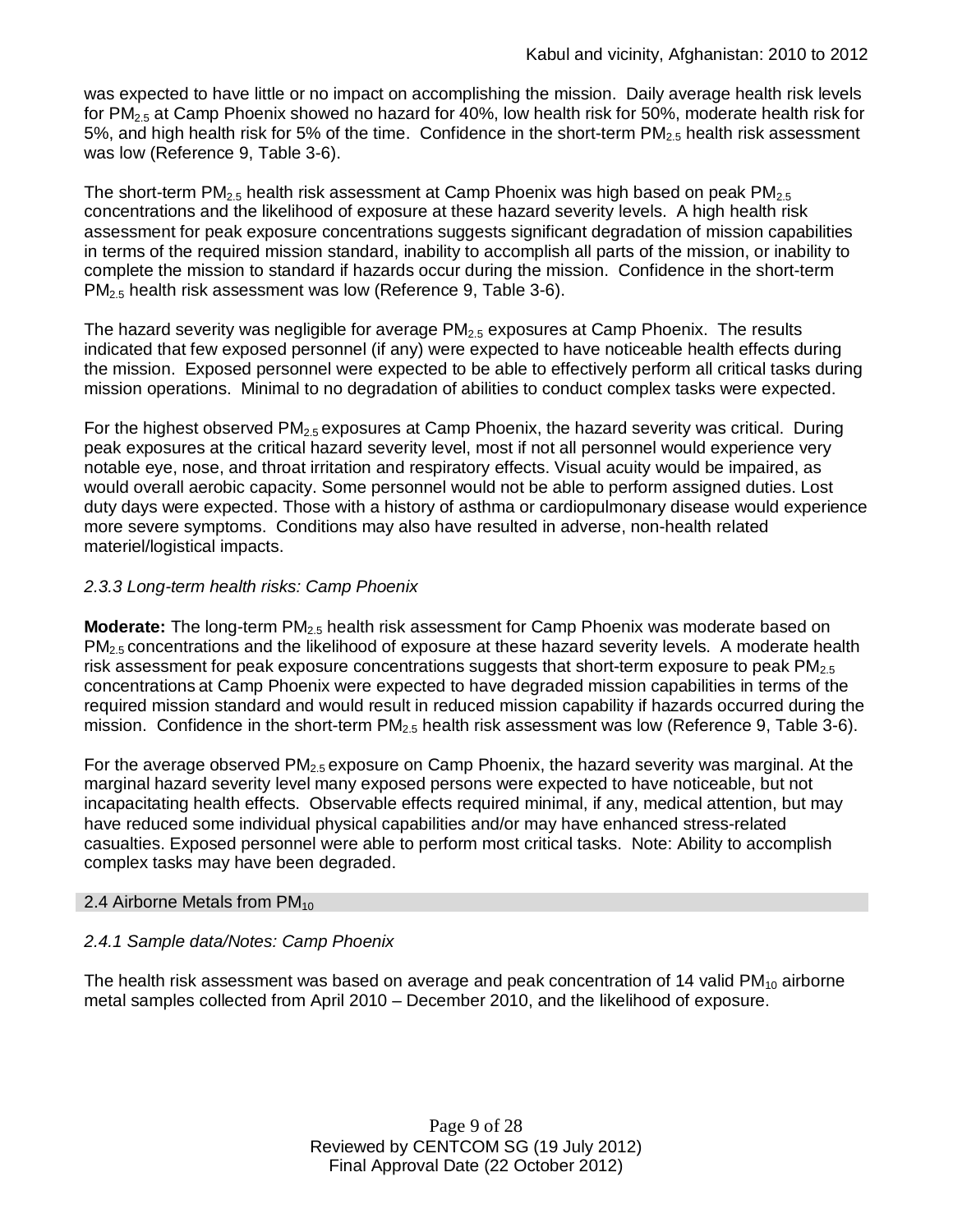## *2.4.2 Short-term health risks: Camp Phoenix*

**None identified based on the available sampling data.** No parameters exceeded 1-year Negligible MEGs.

### *2.4.3 Long-term health risks: Camp Phoenix*

### **None identified based on the available sampling data.**

### 2.5 Volatile Organic Compounds (VOC)

### *2.5.1 Sample data/Notes: Camp Phoenix*

The health risk assessment was based on average and peak concentration of 4 valid volatile organic chemical (VOC) air samples collected from 18 January 2011 – 20 January 2011, and the likelihood of exposure. None of the analyzed VOC pollutants were found at concentrations above short or long-term MEGs. Data were insufficient, however, to fully characterize the health risk.

### *2.5.2 Short and long-term health risks: Camp Phoenix*

**None identified based on the available sampling data.** No parameters exceeded 1-year Negligible MEGs.

## **3 Soil**

### 3.1 Site-Specific Sources Identified

### *3.2 Sample data/Notes:*

A total of 2 valid surface soil samples were collected from Camp Phoenix from 31 August 2010 to 01 November 2011 and 3 valid surface soil samples were collected from the US Embassy on 10 October 2011 to assess OEH health risk to deployed personnel. The primary soil contamination exposure pathways are dermal contact and dust inhalation. Typical parameters analyzed for included SVOCs, heavy metals, PCBs, pesticides, herbicides. If the contaminant was known or suspected, other parameters may have been analyzed for (i.e. total petroleum hydrocarbons (TPH) and polycyclic aromatic hydrocarbons (PAH) near fuel spills). The percent of the population exposed to soil and associated dust in the sampled areas was > 75% for 1 sample, 10 > 25% for 1 sample, and < 10% for 3 samples. For the risk assessment, personnel were assumed to have remained at this location for 2 weeks to 1 year. Whiles no parameters exceeded the MEGs, data were insufficient to fully characterize the risk.

### *3.3 Short-term health risk:*

**Not an identified source of health risk**. Currently, sampling data for soil are not evaluated for short term (acute) health risks**.**

### *3.4 Long-term health risk:*

**None identified based on available sample data.** No parameters exceeded 1-year Negligible MEGs.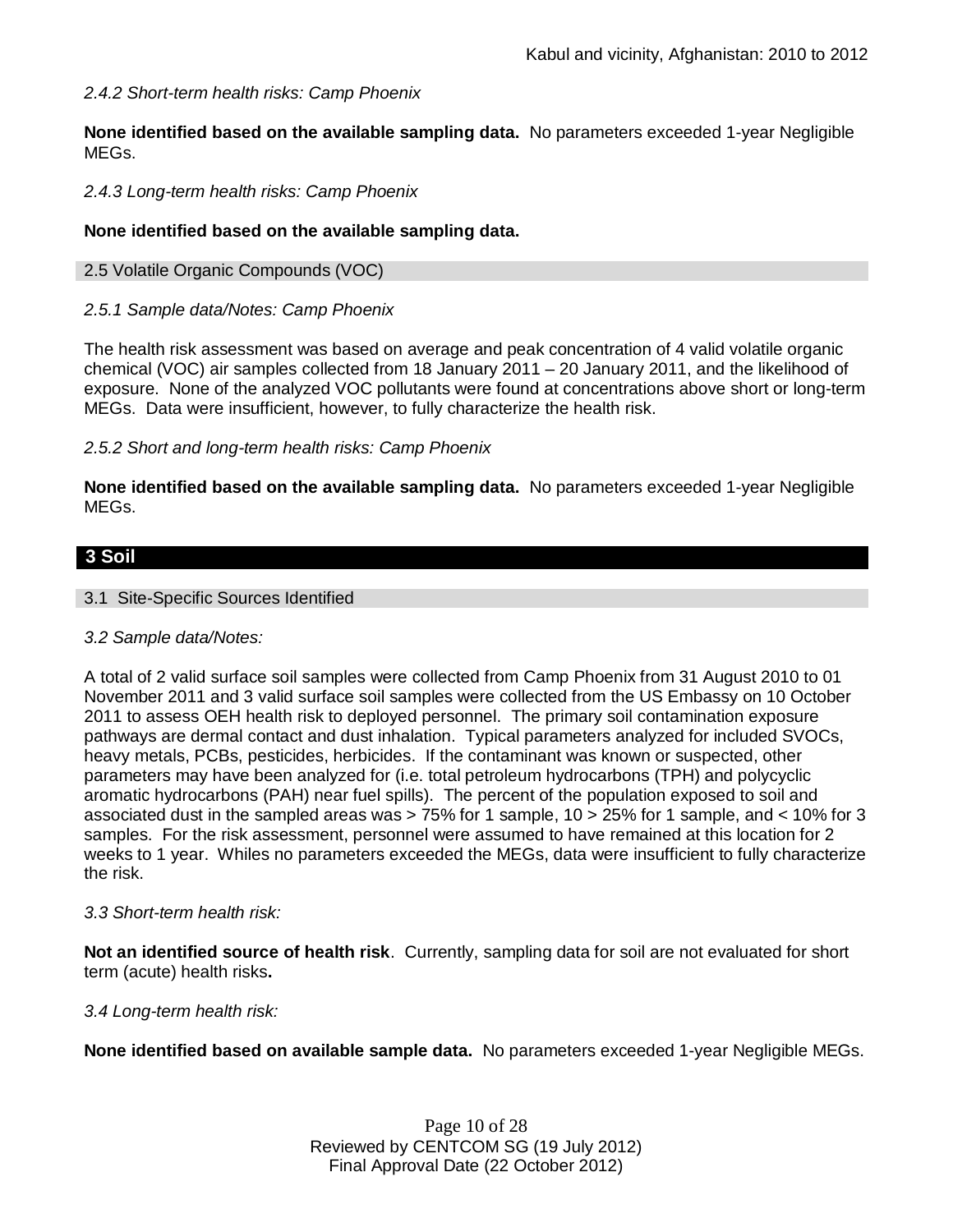## **4 Water**

In order to assess the health risk to US personnel from exposure to water in theater, the APHC identified the most probable exposure pathways. These were based on the administrative information provided on the field data sheets submitted with the samples taken over the time period being evaluated. It was assumed that 100% of all U.S. personnel at all the locations would be directly exposed to Reverse Osmosis Water Purification Unit (ROWPU) treated and/or disinfected fresh bulk water, since this classification of water was primarily used for personal hygiene, showering, cooking, and for use at vehicle wash racks. The one exception being the use of untreated water for non-drinking purposes at Camp Blackhorse. Field data sheets indicated that bottled water was the only source of drinking water.

### 4.2 Non-Drinking Water: Treated/Disinfected

### 4.2.1 Site-Specific Sources Identified

Although the primary route of exposure for most microorganisms was ingestion of the potentially contaminated water, dermal exposure to some microorganisms, chemicals, and biologicals may have also caused adverse health effects. Complete exposure pathways would have included drinking, brushing teeth, personal hygiene, cooking, providing medical and dental care using a contaminated water supply or during dermal contact at vehicle or aircraft wash racks.

### *4.2.2 Sample data/Notes:*

To assess the potential for adverse health effects to troops, the following assumptions were made: All U.S. personnel at this location were expected to remain at this site for approximately 1 year. A conservative (protective) assumption was that personnel routinely consumed less than 5 liters per day (L/day) of non-drinking water for up to 365 days (1-year). It was further assumed that control measures and/or personal protective equipment were not used. A total of 32 valid non-drinking ROWPU / treated water samples from the Kabul International Airport, US Embassy, New Kabul Compound, Camp Eggers, Camp Julien, Camp Dubbs, Camp Morehead and Camp Phoenix, and 2 valid non-drinking untreated water samples at Camp Blackhorse from 06 January 2010 to 03 January 2012 were evaluated for this health risk assessment.

### *4.2.3 Long-term health risks:*

**Low:** The health risk from boron in ROWPU-treated (non-drinking) water at the Kabul International Airport was Low. Confidence in the risk assessment was low because of limited sample data.

The health risks from calcium present at all locations and potassium present at the New Kabul Compound and the US Embassy were not able to be assessed, however; levels expected to be consumed did not exceed safe maximum dietary guidelines.

## **5 Military Unique**

## 5.1 Chemical Biological, Radiological Nuclear (CBRN) Weapons

No specific hazard sources were documented in Defense Occupational and Environmental Health Readiness System (DOEHRS), or the Military Exposure Surveillance Library (MESL) data portal between 1 January 2010 and 3 January 2012.

> Page 11 of 28 Reviewed by CENTCOM SG (19 July 2012) Final Approval Date (22 October 2012)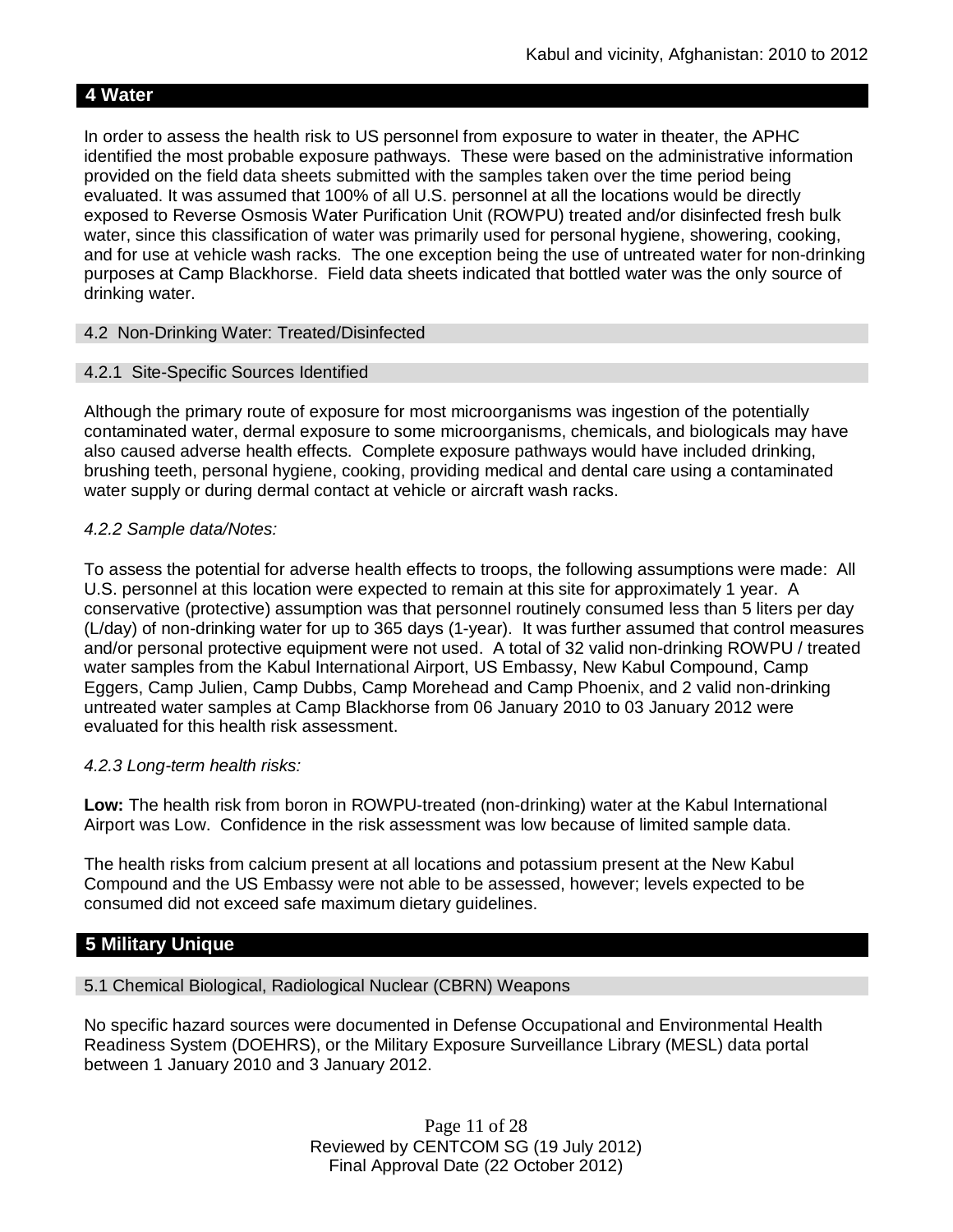#### 5.2 Depleted Uranium (DU)

No specific hazard sources were documented in DOEHRS or MESL data portal between 1 January 2010 and 3 January 2012.

#### 5.3 Ionizing Radiation

No specific hazard sources were documented in DOEHRS or MESL data portal between 1 January 2010 and 3 January 2012.

#### 5.4 Non-Ionizing Radiation

No specific hazard sources were documented in DOEHRS or MESL data portal between 1 January 2010 and 3 January 2012.

### **6 Endemic Disease<sup>1</sup>**

This document lists the current endemic diseases reported in the region, its specific unmitigated risks and severity and general health information about the disease. This document was used to describe, as best as possible what diseases may have been prevalent at the time in that location. The USCENTCOM MOD 11 (Reference 11 of this document) lists deployment requirements, to include immunization and chemoprophylaxis, in effect during the time frame covered by this POEMS.

#### 6.1 Food borne and Waterborne Diseases

Food borne and waterborne diseases in the area were potentially transmitted through the consumption of local food and water. Sanitation was poor throughout the country, including major urban areas. Local food and water sources (including ice) were heavily contaminated with pathogenic bacteria, parasites, and viruses to which most U.S. Service members have little or no natural immunity. Effective host nation disease surveillance did not exist within the country. Only a small fraction of diseases were identified or reported in host nation personnel. Diarrheal diseases could have been expected to temporarily incapacitate a very high percentage of U.S. personnel within days if local food, water, or ice was consumed. Hepatitis A and typhoid fever could have caused prolonged illness in a smaller percentage of unvaccinated personnel. Vaccination was required for DOD personnel and contractors. In addition, although not specifically assessed in this document, viral gastroenteritis (e.g., norovirus) and food poisoning (e.g., *Bacillus cereus*, *Clostridium perfringens*, and *Staphylococcus*) may have caused significant outbreaks. Key disease risks are summarized below:

### *6.1.1 Diarrheal diseases (bacteriological)*

**High:** Potential health risk to U.S. personnel was high year round. Risk was typically highest following spring floods. In general, bacterial agents such as enterotoxigenic *Escherichia coli*, *Campylobacter*, *Shigella*, and *Salmonella* were the most common causes of traveler's diarrhea wherever sanitary

 $^1$  NOTE: "Risk" level refers to both severity of disease (without controls, for example vaccinations) and probability of disease based on local rates/endemic status. Diseases described are those presenting greater risk when compared with U.S. conditions. Most identified disease risks can and are being mitigated with military preventive medicine measures/policies.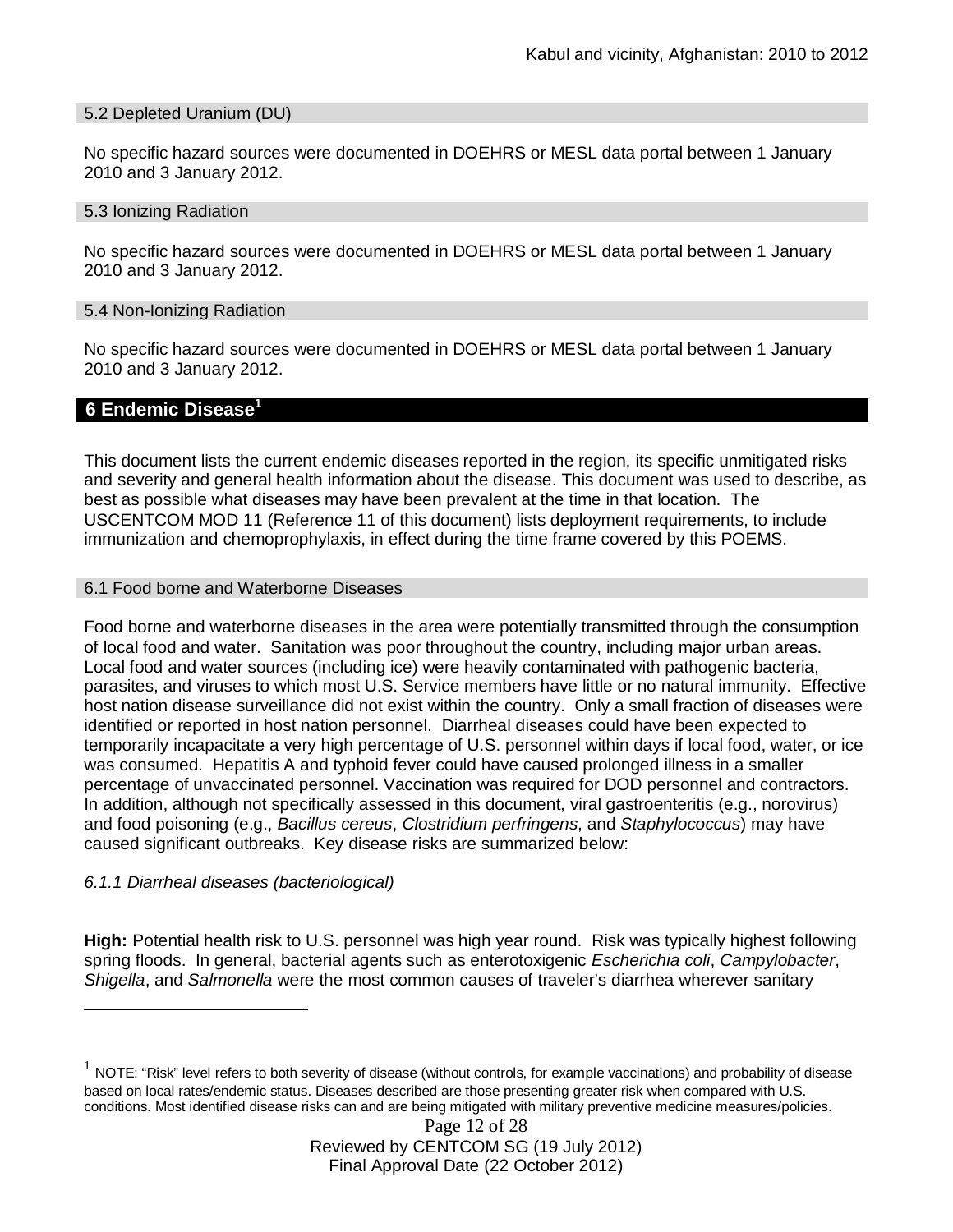conditions were significantly below U.S. standards. The health risk of cholera was considered in its own health risk assessment. An operationally significant attack rate (potentially over 50% per month) could have occurred among personnel consuming local food, water, or ice. Field conditions (including lack of hand washing and primitive sanitation) may have facilitated person-to-person spread. Typically mild disease is treated in outpatient settings; with recovery and return to duty less than 72 hours with appropriate therapy. A small proportion of infections may require greater than 72 hours limited duty, or hospitalization.

## *6.1.2 Hepatitis A*

**High Mitigated LOW:** Unmitigated health risk to U.S. personnel was high year round. Mitigation was in place, US Personnel did not drink untreated Afghan water and vaccination with Hepatitis A vaccine is required for deployment into the CENTCOM AOR. Water consumed by US/DOD personnel was treated on military camps. In non-indigenous personnel, hepatitis A typically occurred after consumption of fecally contaminated food or water. Infection also may have occurred through direct fecal-oral transmission under conditions of poor hygiene and sanitation. Typical case involves 1 to 3 weeks of debilitating symptoms, sometimes initially requiring inpatient care; recovery and return to duty may require a month or more.

## *6.1.3 Typhoid / paratyphoid fever*

**High MITIGATED LOW:** Unmitigated health risk to U.S. personnel was high year round. Mitigation measures include mandatory Typhoid vaccination for US deployers to the CENTCOM AOR. Risk was typically highest following spring floods. Typhoid and paratyphoid were potentially acquired through the consumption of fecally contaminated food or water. Asymptomatic carriers are common with typhoid and contribute to sustained transmission. A small number of cases (less than 1% per month attack rate) could have occurred among unvaccinated personnel who consumed local food, water, or ice. Common source outbreaks may have occurred. Mitigation was in place, US Personnel did not drink untreated Afghan water. Water consumed by US/DOD personnel was treated on military camps. With appropriate treatment, typhoid and paratyphoid fever are debilitating febrile illnesses typically requiring 1 to 7 days of supportive care, followed by return to duty.

## *6.1.4 Diarrhea - protozoal*

**Moderate:** Mitigation was in place, US Personnel did not drink untreated Afghan water. Water consumed by US/DOD personnel was treated on military camps. Potential health risk to U.S. personnel was Moderate year round. Risk was typically highest following spring floods. In general, *Cryptosporidium* spp., *Entamoeba histolytica*, and *Giardia lamblia* were the most common protozoal causes of diarrhea wherever sanitary conditions are significantly below U.S. standards. A small number of cases (less than 1% per month attack rate) could have occurred among personnel consuming local food, water, or ice. Outbreaks affecting a higher percentage of personnel were possible with *Cryptosporidium*. Symptomatic cases varied in severity; typically mild disease demonstrating recovery and return to duty in less than 72 hours with appropriate therapy; severe cases may require 1 to 7 days of supportive care, followed by return to duty.

> Page 13 of 28 Reviewed by CENTCOM SG (19 July 2012) Final Approval Date (22 October 2012)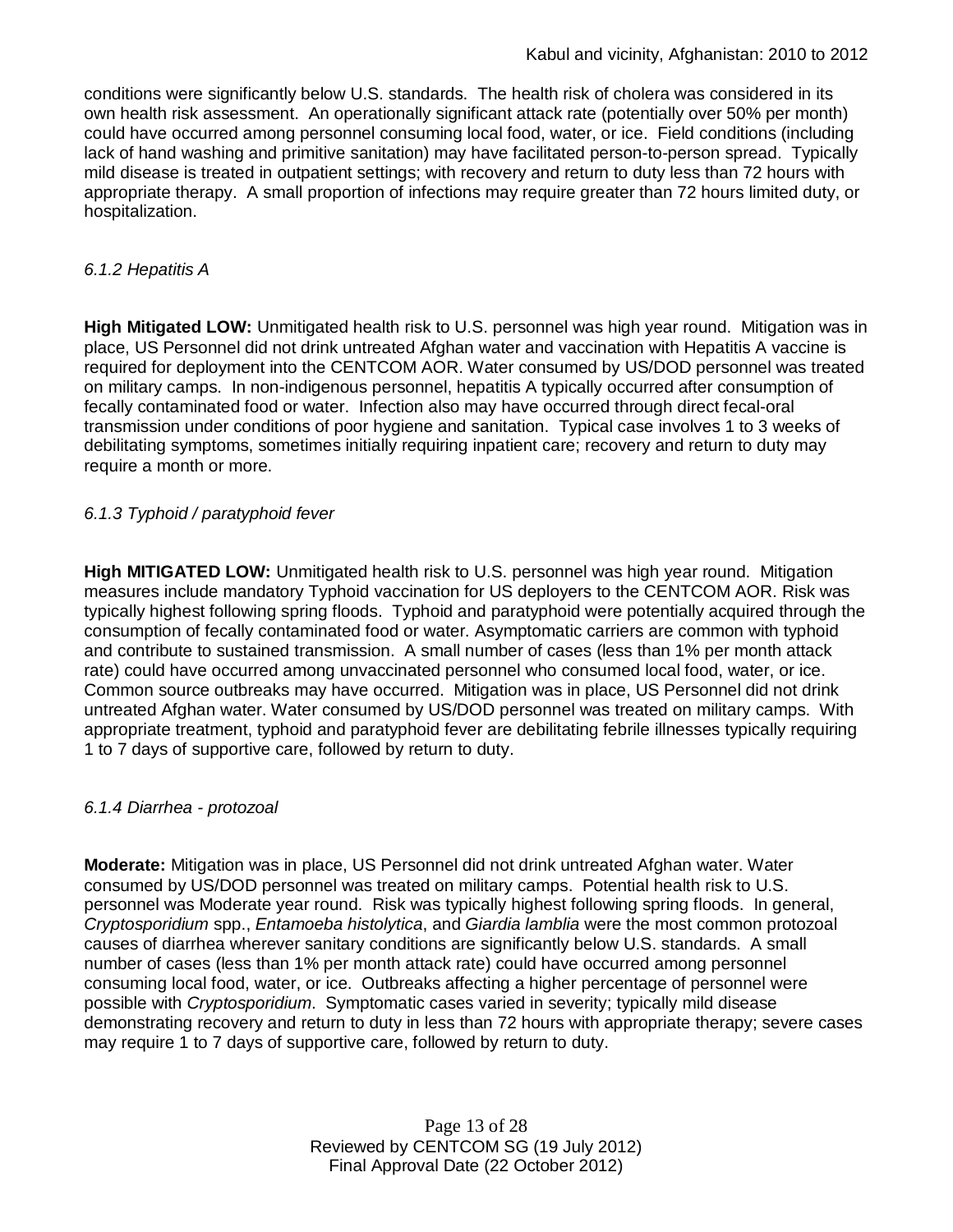### *6.1.5 Brucellosis*

**Moderate:** Potential health risk to U.S. personnel was Moderate year round. Brucellosis was a common disease in cattle, sheep, goats, swine, and some wildlife species in most developing countries. Humans may have contracted brucellosis through consumption of contaminated dairy products (or foods made with such products) or by occupational exposures to infected animals. The health risk from direct animal contact was likely to be highest in rural areas where livestock are present. However, the health risk from contaminated dairy products was present countrywide, including urban areas. Rare cases (less than 0.1% per month attack rate) could have occurred among personnel consuming local dairy products or having direct contact with livestock. Mitigation was in place, US Personnel did not drink untreated Afghan water. Water consumed by US/DOD personnel was treated on military camps. With appropriate treatment, brucellosis is a febrile illness of variable severity, potentially requiring inpatient care; convalescence is usually over 7 days even with appropriate treatment.

### *6.1.6 Diarrhea - cholera*

**Moderate:** Mitigation was in place to reduce the residual health risk to low, US Personnel did not drink untreated Afghan water. Water consumed by US/DOD personnel was treated on military camps. Unmitigated health risk to U.S. personnel was Moderate year round. Risk was greatest during warmer months when water sources dry up and there was widespread use of open irrigation canals for domestic water. Development of symptomatic cholera requires exposure to large inoculums and typically is associated with ingestion of heavily contaminated food or water. Person-to-person spread of cholera occurs very infrequently, if at all. Children, the elderly, or people with low gastric acidity (or those taking antacids or acid blockers) are at increased risk of developing symptoms. The majority of infections (75 percent or more, depending on biotype) among healthy adults are very mild or asymptomatic. Only a small percentage of infections are severe. Because cholera frequently causes serious public health impact, cholera cases are more likely to be reported under the International Health Regulations than other types of diarrhea. However, official reports generally underestimate the actual levels of circulating pathogen. Rare cases (less than 0.1% per month attack rate) could have occurred among personnel consuming local food, water, or ice. Most symptomatic cases are mild, with recovery and return to duty in less than 72 hours on appropriate outpatient treatment; severe cases may require 1-7 days of supportive or inpatient care, followed by return to duty.

## *6.1.7 Hepatitis E*

**Moderate:** Mitigation was in place to reduce the residual health risk to low, US Personnel did not drink untreated Afghan water. Water consumed by US/DOD personnel was treated on military camps. Potential health risk to U.S. personnel was Moderate year round. Risk was typically highest following spring floods. Hepatitis E occurs in 4 major genotypes. Genotypes 1 and 2, found primarily in Africa and Asia, cause large numbers of sporadic cases, as well as large outbreaks. Fecal contamination of drinking water is the most common source of exposure for these genotypes. Large outbreaks are usually associated with particularly severe breakdowns in baseline sanitation, as often occurs during heavy rainfall which increases mixing of sewage and drinking water sources. Secondary household cases from person-to-person transmission are uncommon. Unlike hepatitis A, where local populations living in poor sanitary conditions are usually highly immune from childhood exposures, immunity levels for hepatitis E are often much lower, even in areas of extremely poor sanitation. Typically, outbreaks of

> Page 14 of 28 Reviewed by CENTCOM SG (19 July 2012) Final Approval Date (22 October 2012)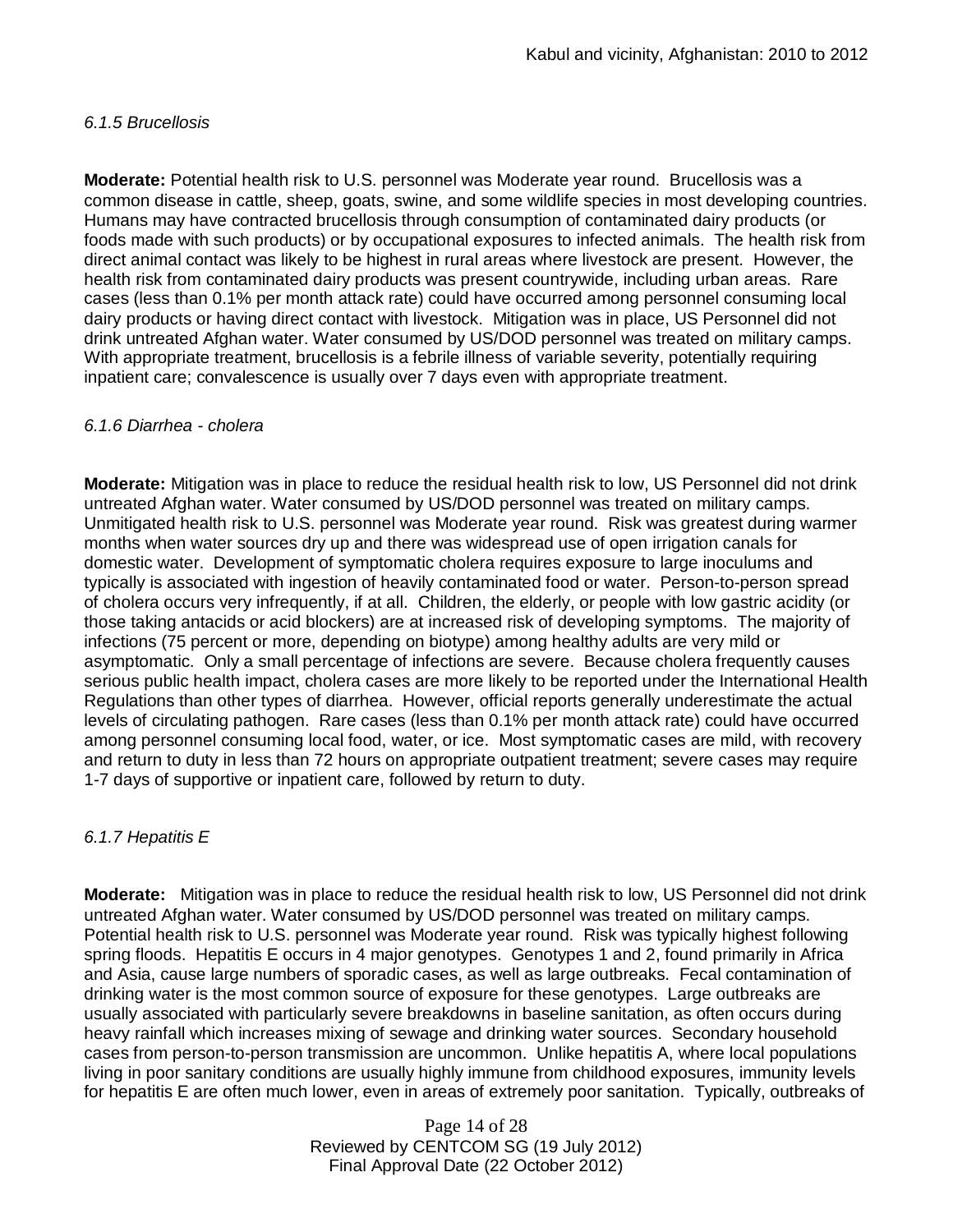hepatitis E occur primarily among adults; infections among children are less common. Although data are insufficient to assess potential disease rates, we could not rule out rates approaching 1 percent per month among personnel consuming local food, water, or ice. Rates may have exceeded 1 percent per month for personnel heavily exposed during outbreaks in the local population. Typical cases involve 1 to 3 weeks of debilitating symptoms, sometimes initially requiring inpatient care; recovery and return to duty may require a month or more. Infection with genotypes 1 or 2 during the third trimester of pregnancy is associated with a 20 percent fatality rate.

## *6.1.8 Short-term Health Risks:*

**Moderate to high**: The overall short-term unmitigated risk associated with food borne and waterborne diseases was considered High (for bacterial diarrhea, hepatitis A, typhoid fever / paratyphoid fever) to Moderate (for diarrhea-protozoal, diarrhea-cholera, brucellosis, hepatitis E) if local food or water is consumed. Preventive Medicine measures such as vaccinations reduced the risk estimate to none (for Hepatitis A and Typhoid fever). Additionally, U.S. Forces were provided food and water from approved sources. Confidence in the health risk estimate was high.

## *6.1.9 Long-term Health Risks:*

## **None identified based on available data.**

## 6.2 Arthropod Vector-Borne Diseases

During the warmer months, the climate and ecological habitat supported populations of arthropod vectors, including mosquitoes, ticks, mites, and sandflies. Malaria, the major vector-borne health risk in Afghanistan, was capable of debilitating a high percentage of personnel for up to a week or more. In addition, other vector-borne diseases were transmitted at low or unknown levels and may have constituted a significant health risk in the absence of mitigation measures.

## *6.2.1 Malaria*

**Moderate:** Mitigation measures included mandated chemoprophylaxis, which when used as directed reduced malaria risks to low. Potential unmitigated risk to U.S. personnel was moderate during warmer months (typically March through November). Malaria incidents were often associated with the presence of agriculture activity, including irrigation systems and standing water, which provide breeding habitats for vectors. A small number of cases could have occurred among personnel exposed to mosquito (Anopheles spp.) bites. Malaria incidents could cause debilitating febrile illness typically requiring 1 to 7 days of inpatient care, followed by return to duty. Severe cases may require intensive care or prolonged convalescence, and fatalities can occur.

> Page 15 of 28 Reviewed by CENTCOM SG (19 July 2012) Final Approval Date (22 October 2012)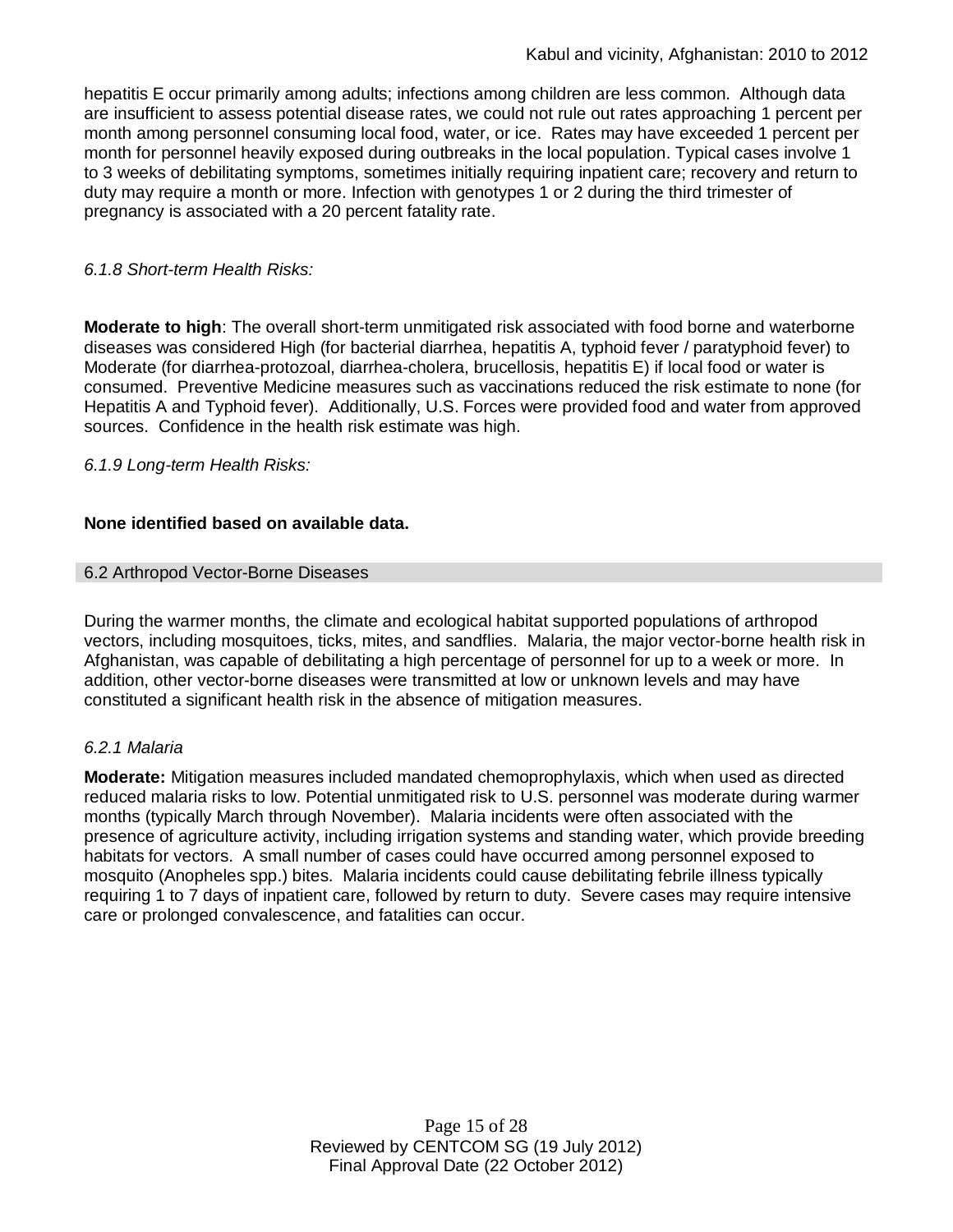### *6.2.2 Leishmaniasis - cutaneous*

**Moderate:** Potential health risk to U.S. personnel was Moderate year round, but reduced to low with mitigation measures. For U.S. personnel, risk mitigation included proper wear of treated uniforms, application of repellent to exposed skin, and minimizing outdoor activities (when possible) between dusk and dawn.

Leishmaniasis is transmitted by sandflies. Transmission generally was limited to the warmer months. A small number of cases (less than 1% per month attack rate) could have occurred among personnel exposed to sandfly bites in areas with infected people, rodents, dogs, or other reservoir animals. In groups of personnel exposed to heavily infected sandflies in focal areas, attack rates could have been very high (over 50%). Mitigation measures that were in place include PM practices and permethrin treated uniforms. Cutaneous infection was unlikely to be debilitating, though lesions can be disfiguring. Definitive treatment previously required non-urgent evacuation to the continental United States; currently, not all cases require evacuation.

### *6.2.2 Leishmaniasis - visceral*

**Moderate:** Potential health risk to U.S. personnel was Moderate year round, but reduced to low with mitigation measures. For U.S. personnel, risk mitigation included proper wear of treated uniforms, application of repellent to exposed skin, and minimizing outdoor activities (when possible) between dusk and dawn.

Leishmaniasis is transmitted by sandflies. Transmission generally was limited to the warmer months. Disease was assessed as present, but levels were unknown; rare cases were possible among personnel exposed to sandfly bites in areas with infected humans, dogs, or other reservoir animals. Asymptomatic chronic infections may have occurred, which may become symptomatic years later. In groups of personnel exposed to heavily infected sandflies in focal areas, attack rates could have been very high (over 50%). Mitigation measures that were in place included IPM practices and permethrin treated uniforms. Cutaneous infection was unlikely to be debilitating, though lesions can be disfiguring. Definitive treatment previously required non-urgent evacuation to the continental United States; currently, not all cases require evacuation.

## *6.2.3 Crimean-Congo hemorrhagic fever*

**Moderate:** Potential health risk to U.S. personnel was Moderate year round with peak transmission from March through November, but reduced to low with mitigation measures. For U.S. personnel, risk mitigation included proper wear of treated uniforms and application of repellent to exposed skin. Risk from tick-borne transmission was limited primarily to warmer months. Risk of transmission from animal contact was present year-round. Most primary Crimean-Congo hemorrhagic fever (CCHF) infections occur as sporadic cases or clusters of cases, and are associated with tick bites or occupational contact with blood or secretions from infected animals. Outbreaks of CCHF occur infrequently, but may be associated with changes in agricultural land use that increase tick contact or incursions of susceptible populations into areas where the disease is endemic. Rare cases (less than 0.1% per month attack rate) could have occurred among personnel exposed to tick bites. Direct contact with blood and body fluids of an infected animal or person may also have transmitted infection. It is a very severe illness typically requiring intensive care with fatality rates from five to fifty percent.

> Page 16 of 28 Reviewed by CENTCOM SG (19 July 2012) Final Approval Date (22 October 2012)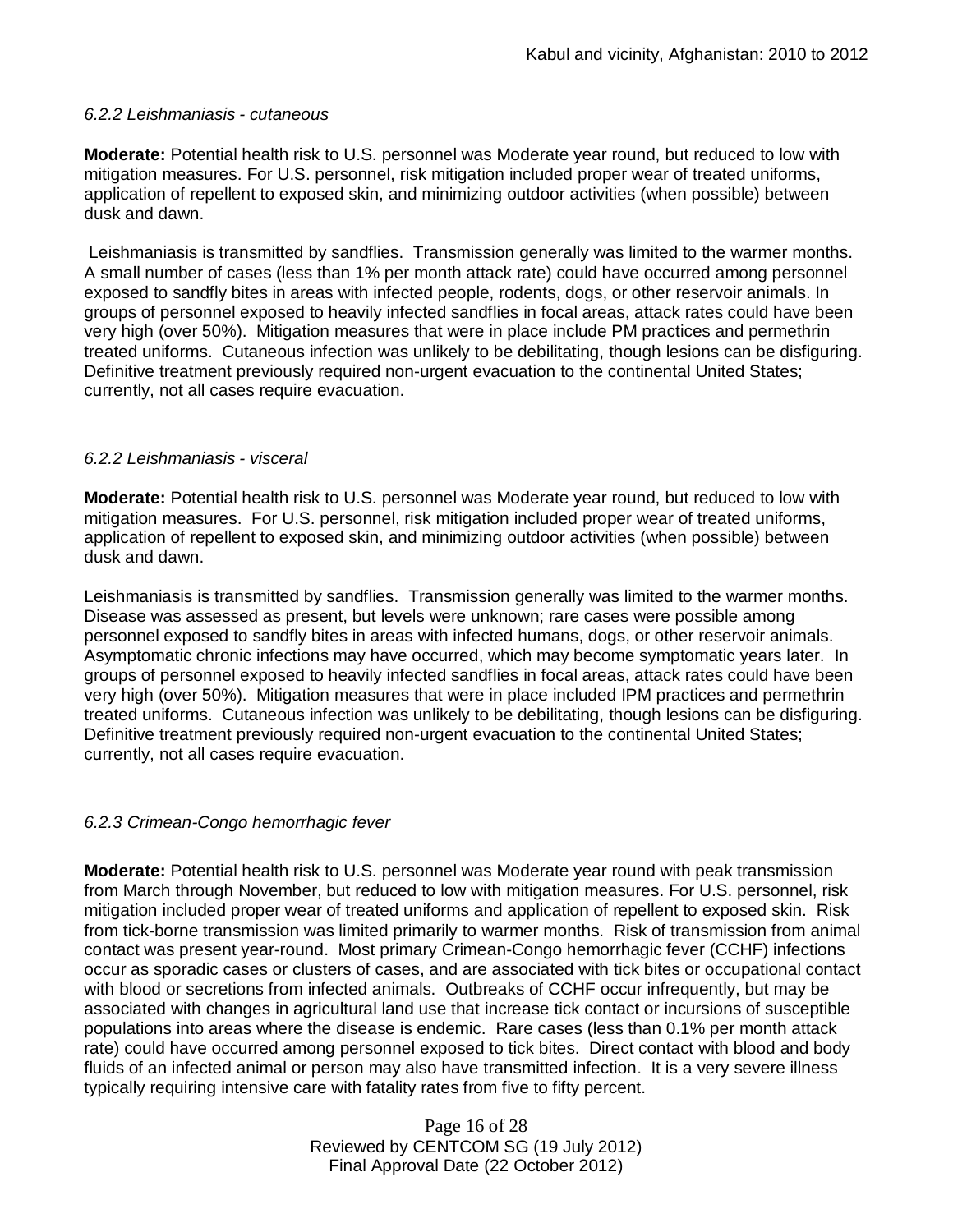## *6.2.4 Sandfly fever*

**Moderate:** Sandfly fever had a moderate health risk, and transmission generally was limited to the warmer months. The disease is transmitted by sandflies, which typically bite at night and breed in dark places rich in organic matter, particularly in rodent or other animal burrows. Other suitable habitats include leaf litter, rubble, loose earth, caves, and rock holes. Sandflies may be common in peridomestic settings. Abandoned dwellings, sometimes used by troops as temporary quarters, also can harbor significant numbers of sandflies. Stables and poultry pens in peridomestic areas also may harbor sandflies. Although data were insufficient to assess potential disease rates, 1 to 10 percent of personnel could have been affected per month under worst case conditions. In small groups, exposed to heavily infected sandfly populations in focal areas, attack rates could have been very high (over 50 percent). Incidents can result in debilitating febrile illness typically requiring 1 to 7 days of supportive care followed by return to duty.

## *6.2.5 Plague*

**Low:** Potential health risk to U.S. personnel was Low year round. Bubonic plague typically occurs as sporadic cases among people who come in contact with wild rodents and their fleas during work, hunting, or camping activities. Outbreaks of human plague are rare and typically occur in crowded urban settings associated with large increases in infected commensal rats (*Rattus rattus*) and their flea populations. Some untreated cases of bubonic plague may develop into secondary pneumonic plague. Respiratory transmission of pneumonic plague is rare but has the potential to cause significant outbreaks. Close contact is usually required for transmission. In situations where respiratory transmission of plague is suspected, weaponized agent must be considered. Extremely rare cases (less than 0.01% per month attack rate) could occur. Incidence could result in potentially severe illness which may require more than 7 days of hospitalization and convalescence.

## *6.2.6 Typhus-miteborne (scrub typhus)*

**Moderate:** Potential health risk to U.S. personnel was Moderate during warmer months (typically March through November) when vector activity is highest. Mite-borne typhus is a significant cause of febrile illness in local populations with rural exposures in areas where the disease is endemic. Large outbreaks have occurred when non-indigenous personnel such as military forces enter areas with established local transmission. The disease is transmitted by the larval stage of trombiculid mites (chiggers), which are typically found in areas of grassy or scrubby vegetation, often in areas which have undergone clearing and regrowth. Habitats may include sandy beaches, mountain deserts, cultivated rice fields, and rain forests. Although data were insufficient to assess potential disease rates, attack rates could have been very high (over 50%) in groups of personnel exposed to heavily infected "mite islands" in focal areas. The disease can cause debilitating febrile illness typically requiring 1 to 7 days of inpatient care, followed by return to duty.

## *6.2.7 West Nile fever*

**Low:** Potential health risk to U.S. personnel was Low with transmission generally limited to the warmer months. West Nile fever was present and was maintained by bird populations and multiple species of *Culex* mosquitoes that help to transfer the diseases from birds to humans. The majority of infections in young, healthy adults are asymptomatic although it can result in fever, headache, tiredness, and body aches, occasionally with a skin rash (on the trunk of the body) and swollen lymph glands.

> Page 17 of 28 Reviewed by CENTCOM SG (19 July 2012) Final Approval Date (22 October 2012)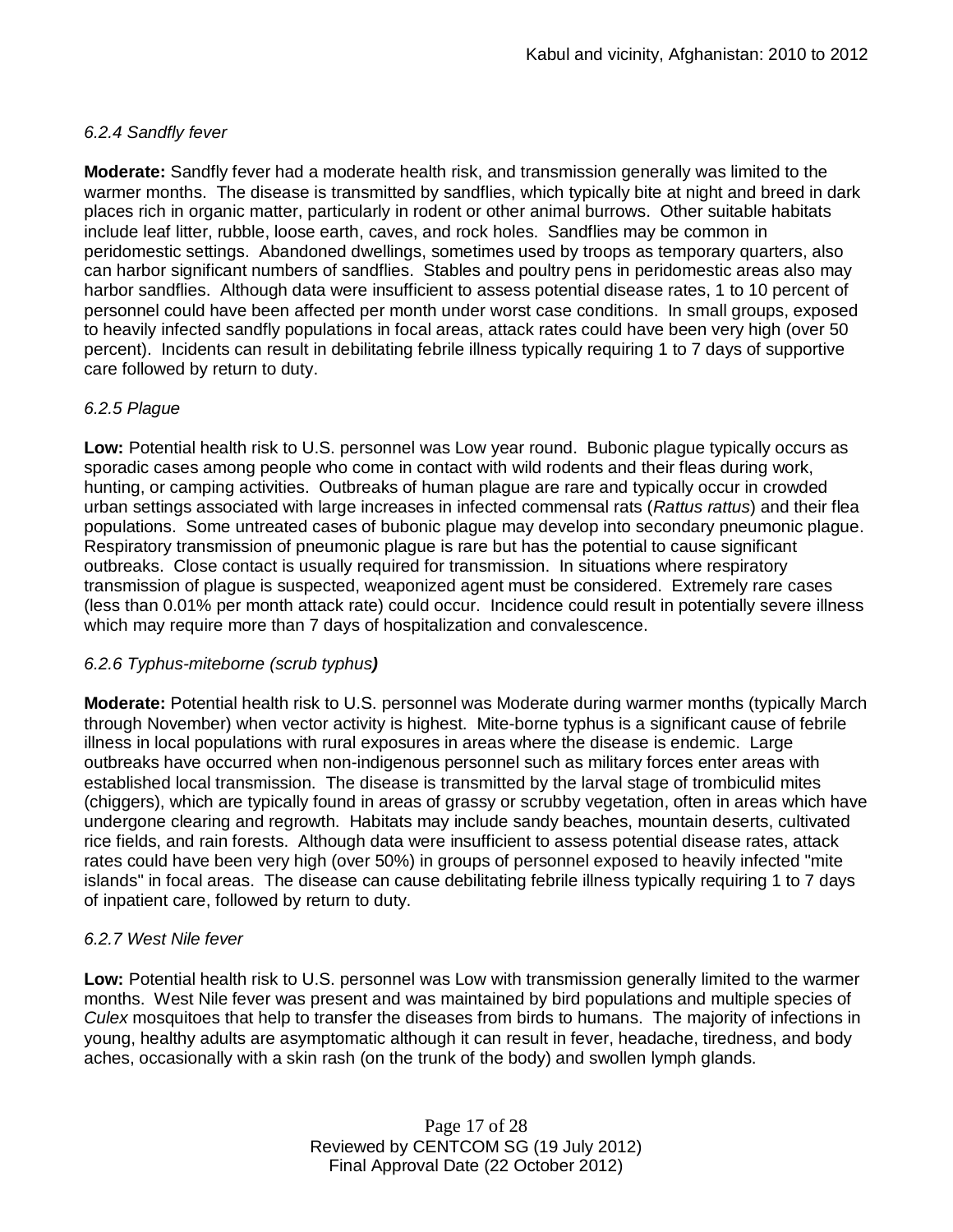### *6.2.8 Short -term health risks:*

**Low to High:** The unmitigated health risk estimate was high for malaria (infection rate of less than 1% per month), Moderate for leishmaniasis - cutaneous (acute), Crimean-Congo hemorrhagic fever, sandfly fever, typhus-miteborne; and Low for the plague and West Nile fever. Health risk was reduced to low by proper wear of the uniform, application of repellent to exposed skin, and appropriate chemoprophylaxis. Confidence in health risk estimate was high.

### *6.2.9 Long -term health risks:*

**Moderate** for the visceral [chronic] leishmaniasis. Confidence in the health risk estimate was high.

### 6.3 Water Contact Diseases

Operations or activities that involved extensive water contact may have resulted in personnel being temporarily debilitated with leptospirosis in some locations. Leptospirosis health risk typically increases during flooding. In addition, although not specifically assessed in this document, bodies of surface water were likely to be contaminated with human and animal waste. Activities such as wading or swimming may have resulted in exposures to enteric diseases such as diarrhea and hepatitis via incidental ingestion of water. Prolonged water contact also may have also lead to the development of a variety of potentially debilitating skin conditions such as bacterial or fungal dermatitis.

### *6.3.1 Leptospirosis*

**Moderate:** Potential health risk to U.S. personnel was Moderate with transmission generally limited to the warmer months. Leptospirosis is a febrile illness with a worldwide distribution, which often goes unrecognized and unreported. Rodents, domestic livestock, and other animals are reservoirs for the causative agent (a spirochete) and shed the organism in their urine. Organisms remain viable in surface water or mud, particularly at temperatures at or above 22 °C (or 70 °F). Human infection occurs through direct contact of contaminated water or mud with abraded skin or mucous membranes. Concentrations of the organism in lakes, rivers, or other surface water may vary significantly from location to location. Transmission occurs in both rural and urban areas and may be increased during flooding. Ingestion of contaminated water can also lead to infection. The acute generalized illness associated with infection can mimic other tropical diseases (for example, dengue fever, malaria, and typhus), and common symptoms include fever, chills, myalgia, nausea, diarrhea, cough, and conjunctival suffusion. Manifestations of severe disease can include jaundice, renal failure, hemorrhage, pneumonitis, and hemodynamic collapse. Although data were insufficient to assess potential disease rates, up to 1 to 10 % of personnel wading or swimming in bodies of water such as lakes, streams, or irrigated fields could have been affected per month. In groups with prolonged exposure to heavily contaminated foci, attack rates could have been as high as up to 50 percent. Incidence can result in debilitating febrile illness typically requiring 1 to 7 days of inpatient care, followed by return to duty; some cases may require prolonged convalescence.

## *6.3.2 Short -term health risks:*

**Moderate:** Health risk of leptospirosis was moderate during warmer months. Confidence in the health risk estimate was high.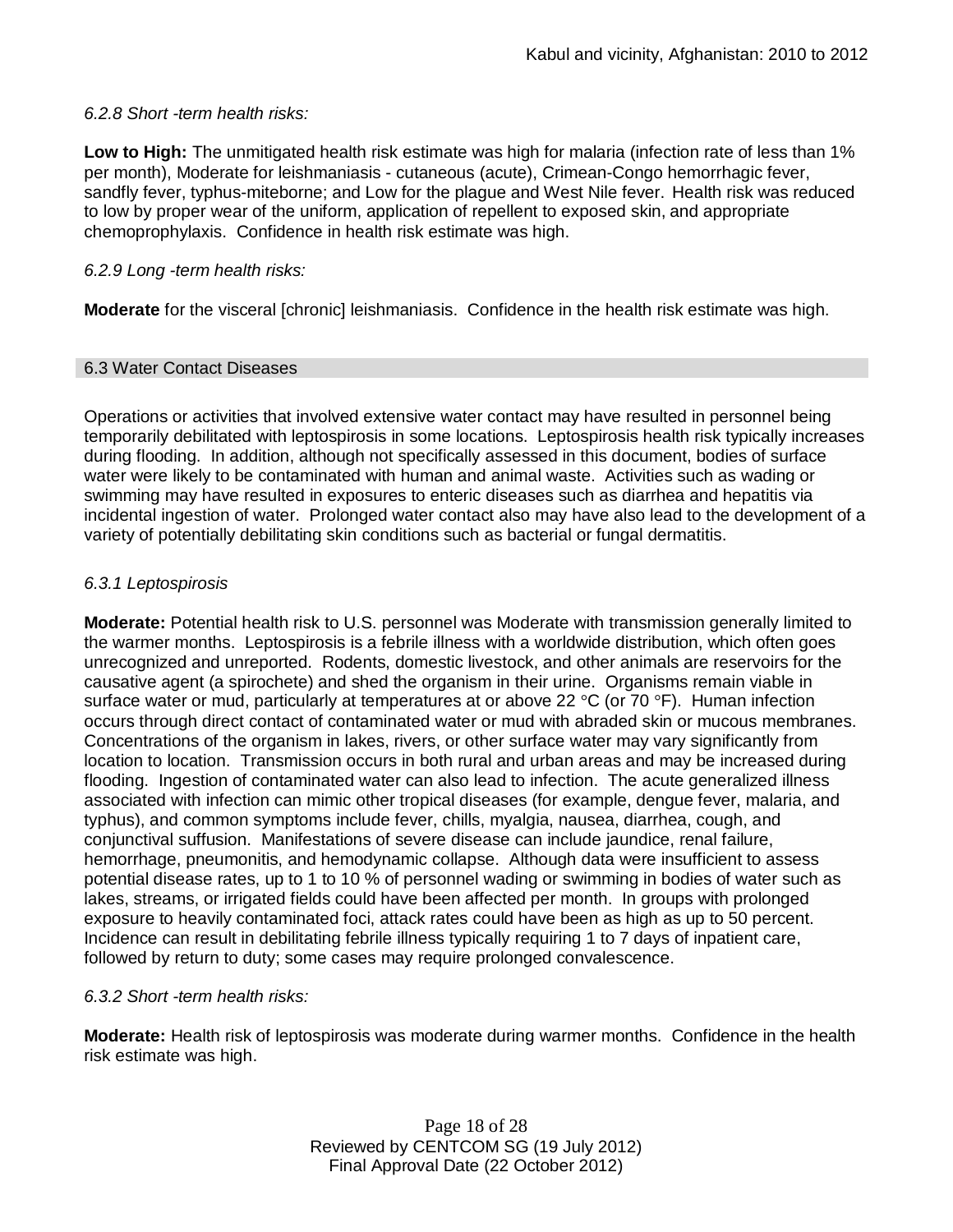### *6.3.3 Long -term health risks:*

## **None identified based on available data.**

### 6.4 Respiratory Diseases

Although not specifically assessed in this document, deployed U.S. forces may have been exposed to a wide variety of common respiratory infections in the local population. These included influenza, pertussis, viral upper respiratory infections, viral and bacterial pneumonia, and others. U.S. military populations living in close-quarter conditions were at risk for substantial person-to-person spread of respiratory pathogens. Influenza was of particular concern because of its ability to debilitate large numbers of unvaccinated personnel for several days. Requirements for service members being vaccinated against influenza mitigated this risk, however.

## *6.4.1 Tuberculosis (TB)*

**Moderate:** Potential health risk to U.S. personnel was Moderate year round. Transmission typically requires close and prolonged contact with an active case of pulmonary or laryngeal tuberculosis (TB), although it also can occur with more incidental contact. The likelihood of exposure to an active case varies with the overall incidence and the degree of contact with the local population, particularly those living in conditions of crowding and poverty. Tuberculin skin test (TST) conversion rates may have been elevated over baseline for personnel with prolonged close exposure to local populations. A TST screening to detect latent infection may have been warranted in personnel with a history of prolonged close exposure to local populations. Tuberculosis exposure and infection are evaluated as part of the Post Deployment Health Assessment (PDHA) process.

## *6.4.2 Meningococcal meningitis*

**Low:** Potential health risk to U.S. personnel was Low year round. However, the health risk may have been elevated during cooler months. Asymptomatic colonization and carriage of meningococcal bacteria was common worldwide, including within U.S. military populations; rare symptomatic cases may have occurred periodically in military populations, regardless of geographic location. Neisseria meningitides group A predominated regionally. Meningococcal meningitis is potentially a very severe disease typically requiring intensive care; fatalities may occur in 5-15% of cases.

## *6.4.3 Short-term health risks:*

**Moderate** (tuberculosis) to **Low** (for meningococcal meningitis). Confidence in the health risk estimate was high.

## *6.4.4 Long-term health risks:*

## **None identified based on available data.**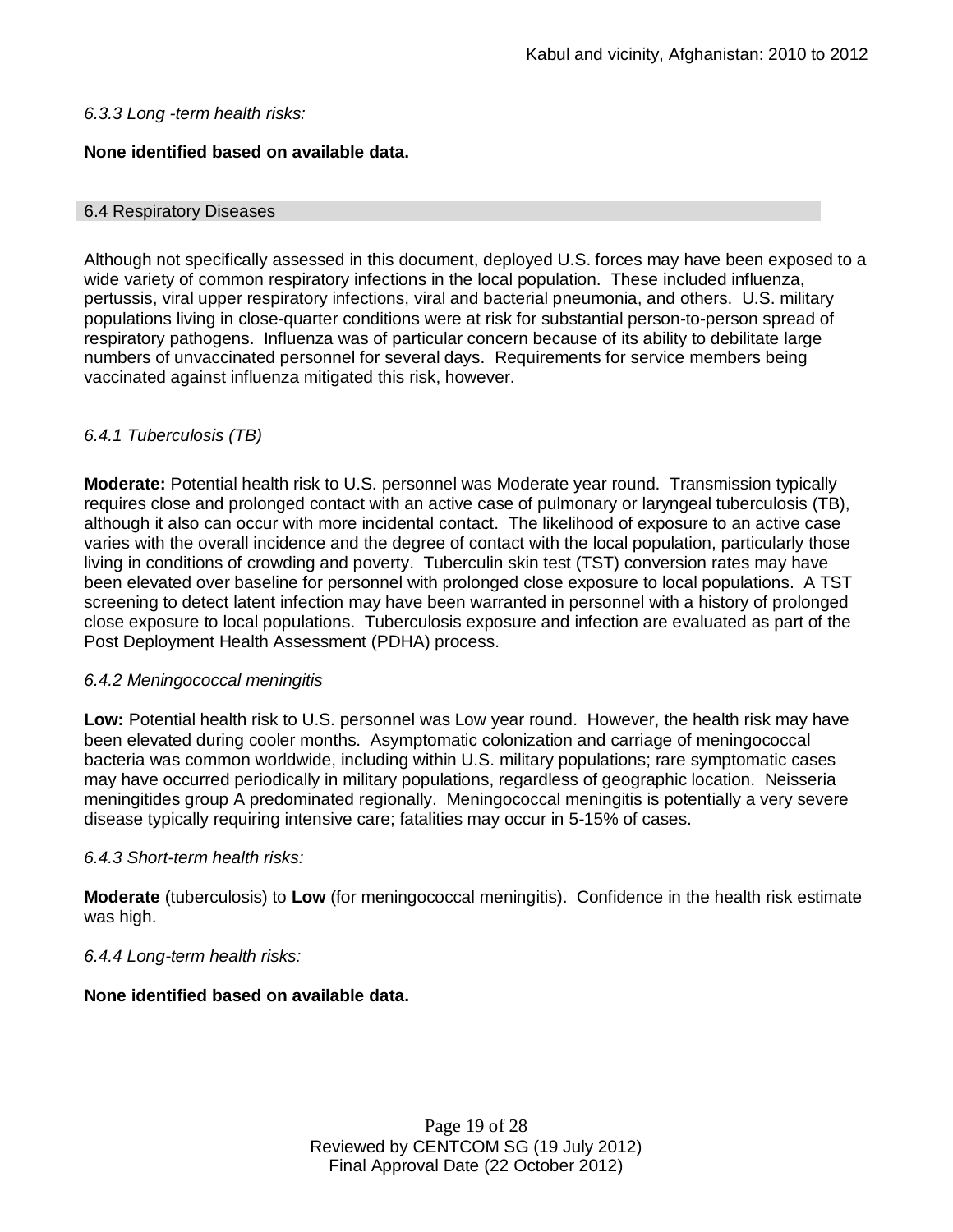### 6.5 Animal-Contact Diseases

## *6.5.1 Rabies*

**Moderate**: Potential health risk to U.S. personnel was Moderate year round. Rabies virus infects warm-blooded animals, such as dogs, cats, bats, foxes, skunks, raccoons, mongooses, and jackals, and is transmitted through bites that break the skin, a scratch that bleeds or wet animal saliva contact with mucous membranes or broken skin. Monkeys can transmit rabies as well as Simian Herpes B virus, which causes a fatal brain infection in humans. Rats and mice very rarely transmit rabies and such exposures do not typically require rabies prophylaxis. Dogs are responsible for most rabies-risk exposures in Afghanistan and over 90% of the estimated 55,000 rabies deaths that occur annually around the world. Prevalence of rabies in feral and wildlife populations, including dogs, was well above U.S. levels due to the lack of organized control programs. Personnel bitten by potentially infected reservoir species may develop rabies if preventive treatment is not received or is significantly delayed. General Order 1B mitigated rabies risk by prohibiting the adoption of (whether as pet or mascot), caring for, or feeding any type of domestic or wild animal. Very severe illness with near 100% fatality rate could have occurred if post-exposure prophylaxis was not sought or administered in a timely manner.

A U.S. Army Soldier died of rabies on 31 August 2011 (Reference 12). Laboratory results indicated the Soldier was infected from contact with a dog while deployed in Afghanistan. During the public health investigation of this case, members of the Soldier's unit reported they had also received dog bites in Afghanistan, had not reported the bites to medical providers, and had not received rabies postexposure prophylaxis (PEP). Medical record reviews in Afghanistan identified other individuals who presented for care but did not receive the recommended PEP. As a result of these discoveries, the Army Surgeon General ordered a public health response to identify, notify, and treat all Service Members, civilians, contractors and other personnel who had sustained rabies risk exposures during deployment. Despite the educational programs implemented as a result of these efforts, Service members who have sustained otherwise unreported and untreated potential rabies risk exposures during deployment continue to be identified on post-deployment health assessments. Although the vast majority (>99%) of persons who develop rabies disease will do so within a year after a risk exposure, there have been rare reports of individuals presenting with rabies disease up to six years or more after their last known risk exposure.

## *6.5.2 Anthrax*

**Low:** Potential health risk to U.S. personnel was Low year round. Anthrax is a naturally occurring infection of livestock and wild herbivores with a worldwide distribution. Rare cases (less than 0.1% per month attack rate) could have occurred among personnel with occupational-type exposure to livestock or wild herbivores, hides, wool products from these species, as well as handling or consumption of undercooked meat. In the absence of such exposures, the health risk was essentially zero. Inhalation cases raise the possibility of weaponized agent. Cutaneous and gastrointestinal anthrax are the most common forms of naturally occurring anthrax. The health risk of naturally acquired inhalation (pulmonary) anthrax is remote. Cutaneous anthrax typically requires 1 to 7 days of supportive care with subsequent return to duty; gastrointestinal anthrax typically requires hospitalization, and has a high fatality rate if untreated. Inhalation anthrax is very severe, often requiring intensive care; fatalities may occur even in treated cases.

## *6.5.3 Q-Fever*

**Moderate:** Potential health risk to U.S. personnel was Moderate year round. Rare cases were possible

Page 20 of 28 Reviewed by CENTCOM SG (19 July 2012) Final Approval Date (22 October 2012)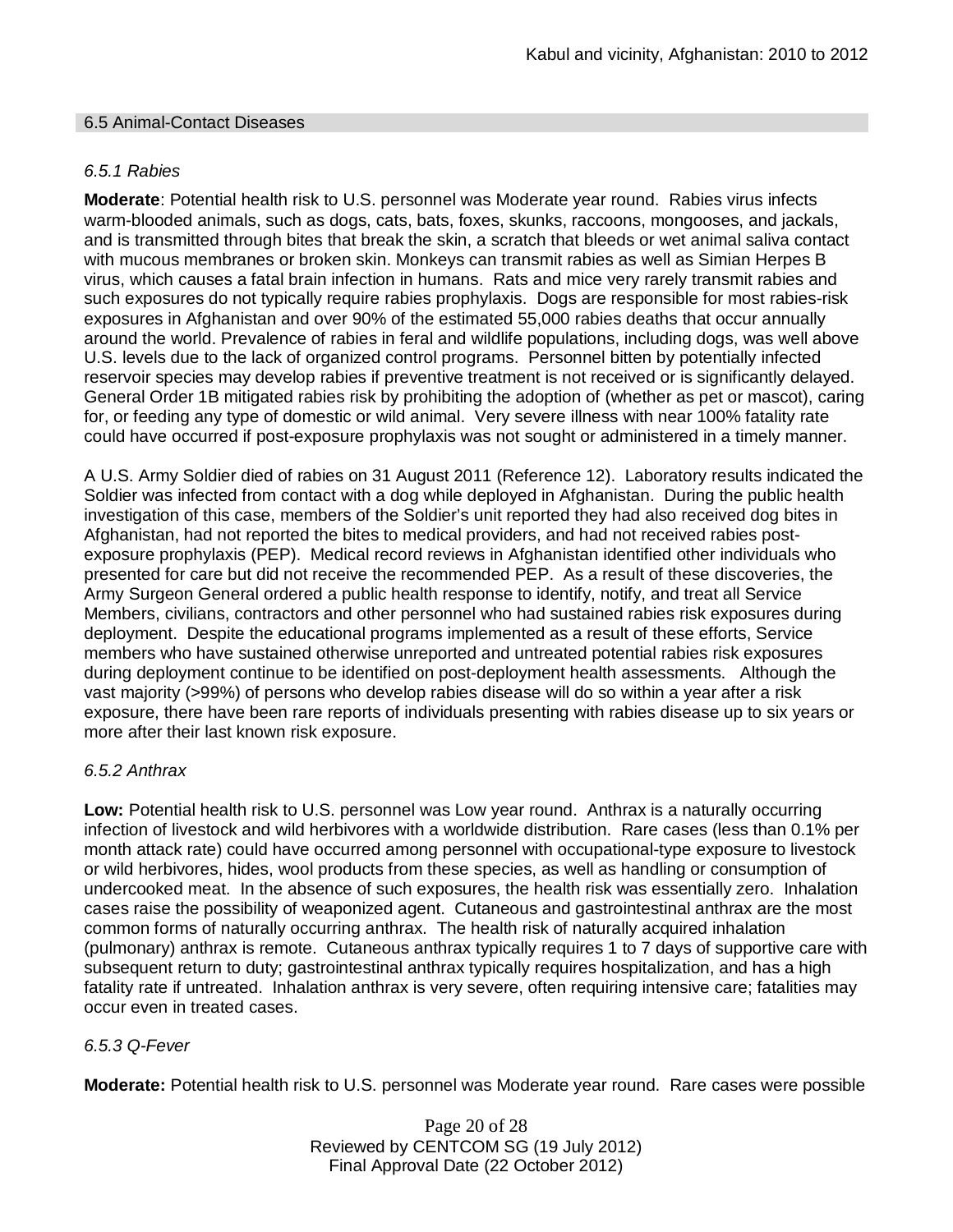among personnel exposed to aerosols from infected animals, with clusters of cases possible in some situations. Significant outbreaks (affecting 1-50%) could have occurred in personnel with heavy exposure to barnyards or other areas where animals are kept. Unpasteurized milk may also have transmitted infection. The primary route of exposure is respiratory, with an infectious dose as low as a single organism. Incidence could result in debilitating febrile illness, sometimes presenting as pneumonia, typically requiring 1 to 7 days of inpatient care followed by return to duty.

## *6.5.4 H5N1 avian influenza*

**Low:** Potential health risk to U.S. personnel was Low. Although H5N1 avian influenza (AI) is easily transmitted among birds, bird-to-human transmission is extremely inefficient. Human infections have occurred on a very rare basis and have been associated with activities involving close, direct contact with infected poultry, such as plucking, slaughter, or other handling. There is no health risk from consumption of properly cooked poultry products. Human-to-human transmission appears to be exceedingly rare, even among relatively close contacts. Extremely rare cases (less than 0.01% per month attack rate) could have occurred. Incidence could have resulted in very severe illness with fatality rate higher than 50 percent in symptomatic cases.

*6.5.5* Short-term health risks:

**Variable (Low to Moderate):** Low short-term health risk for H5N1 avian influenza and anthrax due to rare occurrence to Moderate for rabies and Q-fever. Confidence in the health risk estimate was high.

6.5.6 Long-term health risks:

**Low:** The long term risk for rabies was Low.

## **7 Venomous Animal/Insect**

All information was taken directly from the Clinical Toxinology Resources web site (http://www.toxinology.com/) from the University of Adelaide, Australia. The species listed below have home ranges that overlap the location of Kabul, and may have presented a health risk if they were encountered by personnel. See Section 9 for more information about pesticides and pest control measures.

## 7.1 Spiders

 *Latrodectus dahlia* (widow spider): Severe envenoming possible, potentially lethal. However, venom effects are mostly minor and even significant envenoming is unlikely to be lethal.

### 7.2 Scorpions

 *Mesobuthus caucasicus, Mesobuthus eupeus, Mesobuthus macmahoni, Orthochirus afghanus, Orthochirus bicolor*, *Orthochirus heratensis, Orthochirus Jalalabadensis, Orthochirus pallidus, Orthochirus samrchelsis* and *Orthochirus scrobiculosus*: There are a number of dangerous Buthid scorpions, but also others known to cause minimal effects only. Without clinical data it is unclear where this species fits within that spectrum.

 *Hottentotta alticola* and *Hottentotta saulcyi*: Moderate envenoming was possible, but unlikely to prove lethal. Stings by these scorpions are likely to cause only short lived local effects, such as pain, without systemic effects.

> Page 21 of 28 Reviewed by CENTCOM SG (19 July 2012) Final Approval Date (22 October 2012)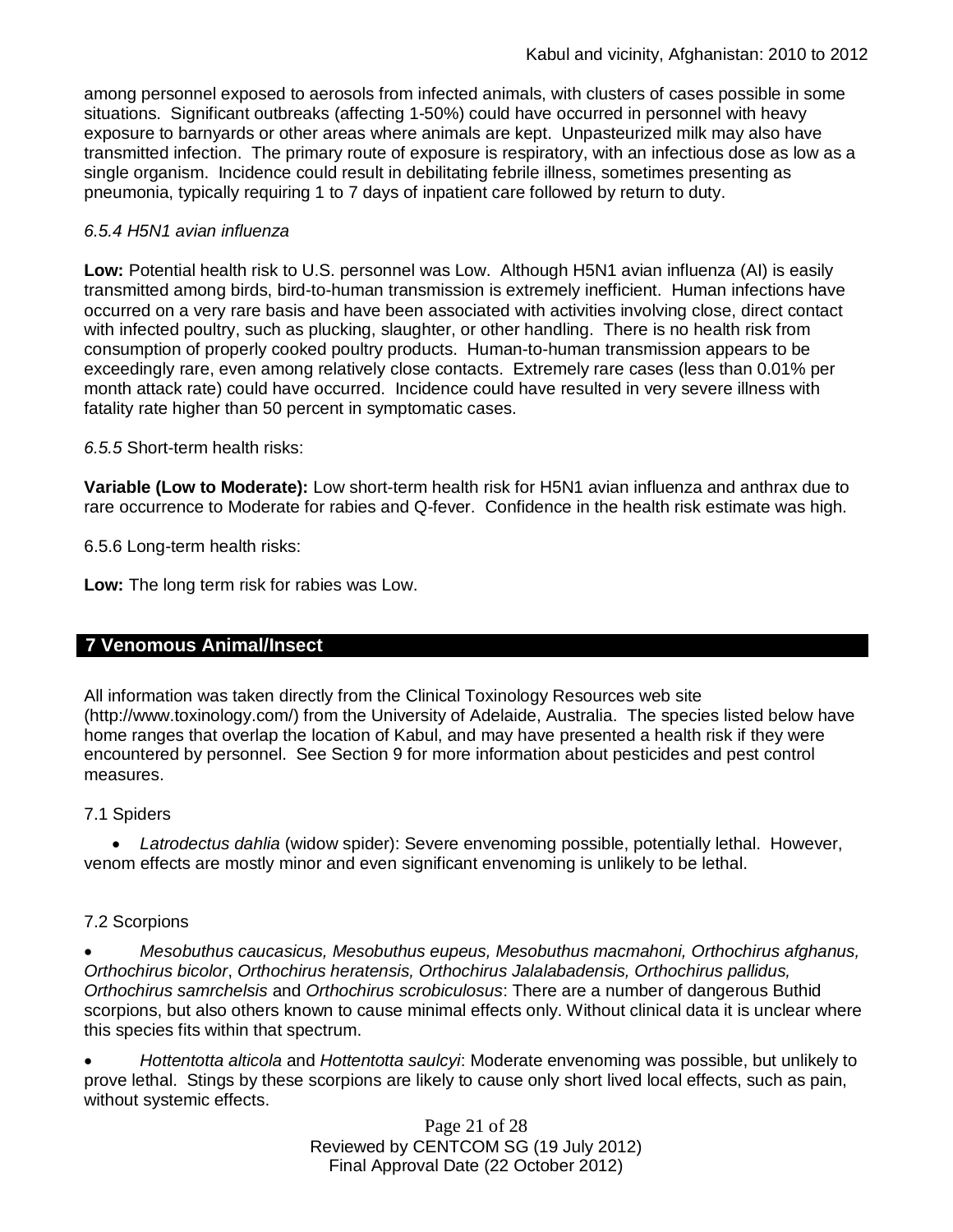*Scorpiops afghanus*: Mild envenoming only, not likely to prove lethal. Stings by these scorpions are likely to cause only short lived local effects, such as pain, without systemic effects.

7.3 Snakes

 *Boiga trigonata* (Common Cat Snake), and *Telescopus rhinopoma* (leopard viper): Unlikely to cause significant envenoming; Bites by these rear fanged Colubrid snakes are rarely reported. They are likely to cause minimal to moderate local effects and no systemic effects.

 *Gloydius halys* (Haly's Pit Viper): Severe envenoming possible, potentially lethal. Bites may cause moderate to severe coagulopathy and haemorrhagins causing extensive bleeding.

 *Hemorrhis ravergieri* (mountain racer) and *Psammophis lineolatus* (Teer snake): Unlikely to cause significant envenoming. Bites require symptomatic treatment only.

 *Macrovipera lebetina obtuse* (Levantine Viper) *and Macrovipera lebetina turanica* (Levantine Viper): Severe envenoming possible, potentially lethal. Bites may cause mild to severe local effects, shock & coagulopathy.

 *Naja oxiana* (Oxus cobra): Severe envenoming possible, potentially lethal. Bites can cause systemic effects, principally flaccid paralysis.

 *Platyceps rhodorachis* (Jan's desert racer): Mild envenoming only, not likely to prove lethal. Requires symptomatic treatment only.

*7.4* Short-term health risk:

**Low:** If encountered, effects of venom varied with species from mild localized swelling (e.g. widow spider) to potentially lethal effects (e.g. Haly's Pit Viper). See effects of venom above. Confidence in the health risk estimate was low (Reference 9, Table 3-6).

7.5 Long-term health risk:

## **None identified.**

## **8 Heat/Cold Stress**

Kabul is located in the Kabul Province of eastern Afghanistan and is situated 5,900 ft above sea level in a narrow valley and along the Kabul River. It is bordered by two steep mountain ranges. It has a semiarid, continental climate with precipitation concentrated in the winter (sometimes falling as snow) and spring months. Summers are long and hot (temperatures range up to 90°F) but have very low humidity. Autumn, in October and November, is warm and dry. Winters are cold but short, lasting from December to March (temperature range: 19-40°F). Spring in Kabul starts in late March and is the wettest time of the year (average rainfall for March is 3 inches).

### 8.1 Heat

Average daily peak temperature during the summer months (June – September) is 72°F with an average monthly peak temperature of 87°F. The health risk of heat stress/injury based on temperatures alone is Low (< 78 °F) from October – May, High (82-87.9°F) in June and September and extremely high (≥ 88°F) from July-August. However, work intensity and clothing/equipment worn pose greater health risk of heat stress/injury than environmental factors alone (Reference 6, 2001).

> Page 22 of 28 Reviewed by CENTCOM SG (19 July 2012) Final Approval Date (22 October 2012)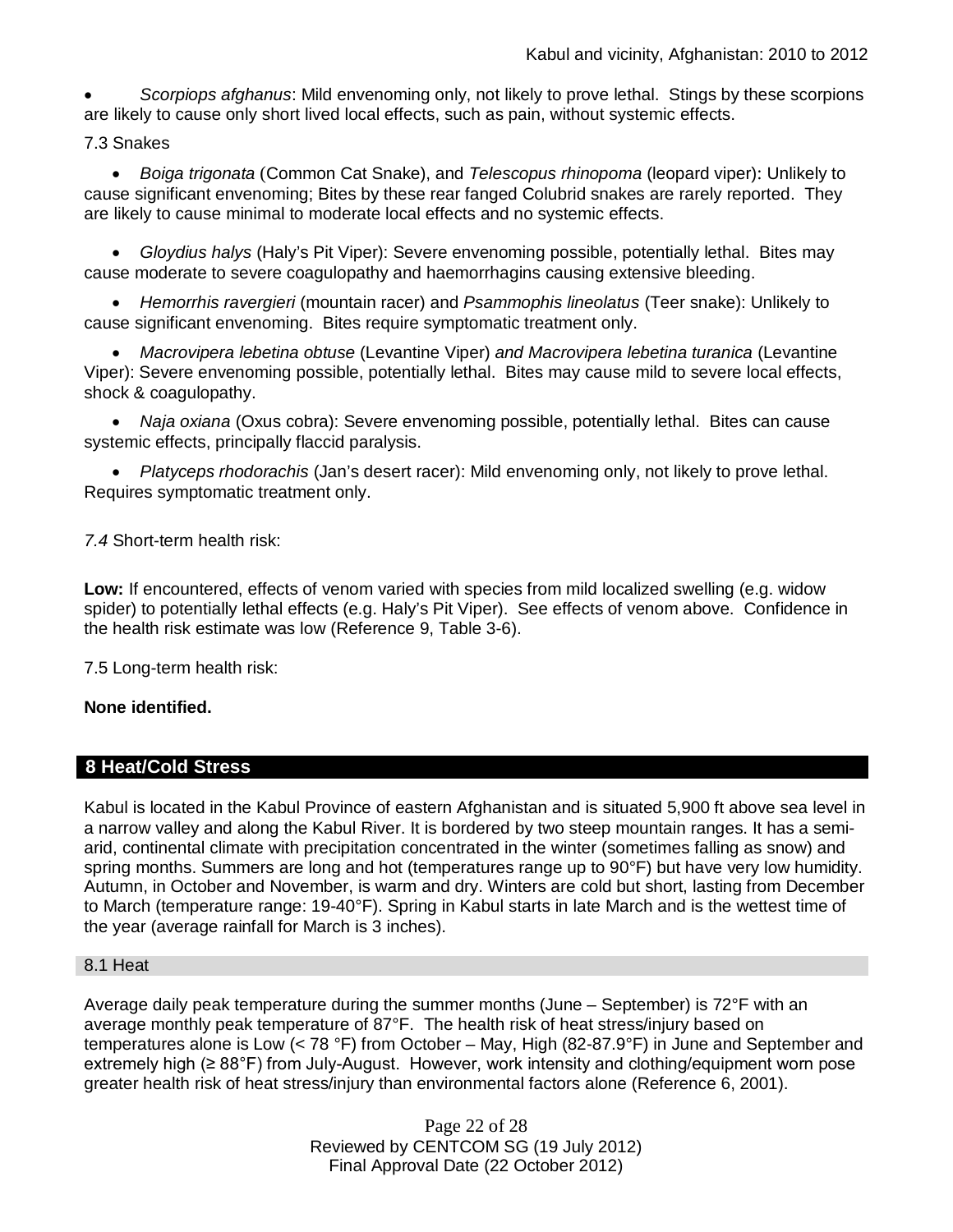### 8.1.1 Short-term health risk:

**Low to High:** High health risk of heat injury in unacclimatized personnel in July and August, and Low from June – September. The risk of heat injury was reduced through preventive measures. Because the occurrence of heat stress/injury is strongly dependent on operational factors (work intensity and clothing), confidence in the health risk estimate was low (Reference 9, Table 3-6).

### 8.1.2 Long-term health risk:

**Low:** Long-term health implications from heat injuries are rare but can occur, especially from more serious injuries such as heat stroke. However, the health risk may be greater to certain susceptible persons–those older (i.e., greater than 45 years), in lesser physical shape, or with underlying medical/health conditions. The long-term health risk was Low; confidence in the health risk estimates was medium (Reference 9, Table 3-6).

### 8.2 Cold

Even on warm days there can be a significant drop in temperature after sunset by as much as 40°F. There is a risk of cold stress/injury when temperatures fall below 60°F, which can occur from November – March. The health risk assessment for non-freezing cold injuries (chilblain, trench foot, and hypothermia) is Low based on historical temperature and precipitation data. Frostbite is unlikely to occur because temperatures rarely drop below freezing. However, personnel may encounter significantly lower temperatures during field operations at higher altitudes. As with heat stress/injuries, cold stress/injuries are largely dependent on operational and individual factors instead of environmental factors alone. With protective measures in place the health risk assessment is low for cold stress/injury; confidence in the health risk estimate is medium.

8.2.1 Short-term health risks:

**Low:** The health risk of cold injury is Low. Confidence in the health risk estimate is medium.

8.1.2 Long-term health risk:

**Low:** The health risk of cold injury is Low. Confidence in the health risk estimate is high.

## **9 Noise**

#### 9.1 Continuous

Preventive Medicine Base Camp Assessments from every camp evaluated in this document indicate that noise was not an issue at any of the camps.

9.1.1 Short-term and Long-term health risks:

**Low:** short-term health risk of noise injury with appropriate hearing protection use is Low. Confidence in the health risk assessment is medium (Reference 9, Table 3-6).

#### 9.2 Impulse

9.2.1 Short-term and Long-term health risks:

Not evaluated. No data available.

Page 23 of 28 Reviewed by CENTCOM SG (19 July 2012) Final Approval Date (22 October 2012)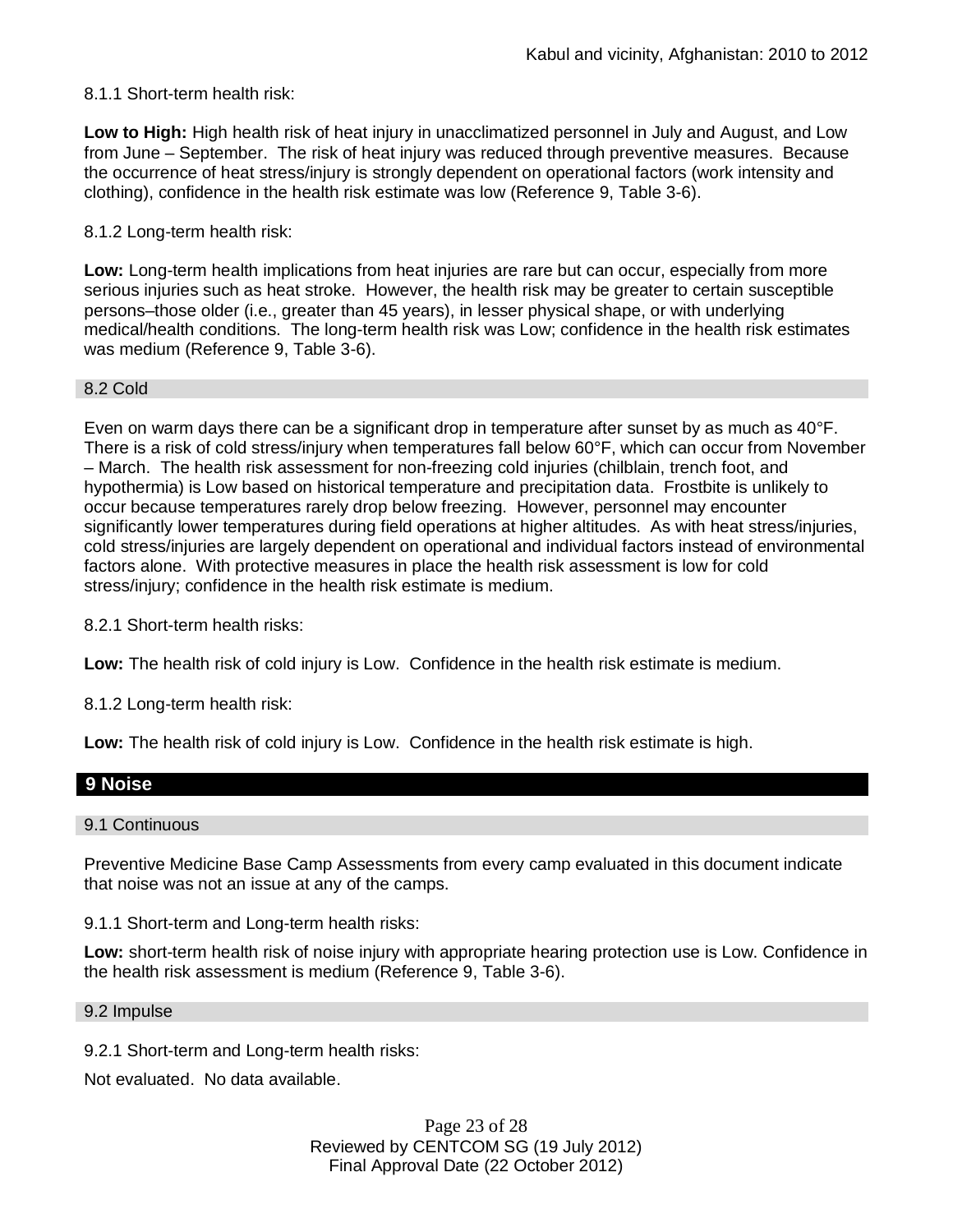### **10 Unique Incidents/Concerns**

#### 10.1 Potential environmental contamination sources

DoD personnel are exposed to various chemical, physical, ergonomic, and biological hazards in the course of performing their mission. These types of hazards depend on the mission of the unit and the operations and tasks which the personnel are required to perform to complete their mission. The health risk associated with these hazards depends on a number of elements including what materials are used, how long the exposure last, what is done to the material, the environment where the task or operation is performed, and what controls are used. The hazards can include exposures to heavy metal particulates (e.g. lead, cadmium, manganese, chromium, and iron oxide), solvents, fuels, oils, and gases (e.g. carbon monoxide, carbon dioxide, oxides of nitrogen, and oxides of sulfur). Most of these exposures occur when performing maintenance task such as painting, grinding, welding, engine repair, or movement through contaminated areas. Exposures to these occupational hazards can occur through inhalation (air), skin contact, or ingestion; however exposures through air are generally associated with the highest health risk.

#### 10.2 Pesticides/Pest Control:

The health risk of exposure to pesticide residues is considered within the framework of typical residential exposure scenarios, based on the types of equipment, techniques, and pesticide products that have been employed, such as enclosed bait stations for rodenticides, various handheld equipment for spot treatments of insecticides and herbicides, and a number of ready-to-use (RTU) methods such as aerosol cans and baits. The control of rodents required the majority of pest management inputs, with the acutely toxic rodenticides staged as solid formulation lethal baits placed in tamper-resistant bait stations indoors and outdoors throughout cantonment areas. Nuisance insects, including biting and stinging insects such as bees, wasps, and ants, also required significant pest management inputs. Use of pesticides targeting against these pests generally involved selection of compounds with low mammalian toxicity and short-term residual using pinpoint rather than broadcast application techniques. A total of 8 monthly pesticide application reports in the MESL data portal for Camp Eggers (between January 2009 and February 2010) and 8 reports from Camp Phoenix (between January 2009 and January 2010) list the usage of pesticides on the site. For each pesticide product applied during this period, the USEPA approved label has been archived, providing a framework how each pesticide handled and applied.

### 10.2.1 Rodenticides

From the pesticide usage reports, both Bromadiolone and Brodifacoum were used to control rodents.

### 10.2.2 Insecticides

Insecticides used to control ants, bees, crickets, fleas, flies, lice, mosquitoes, spiders, termites, and wasps include: Pyrethrins, Piperonyl Butoxide, ß-Cyfluthrin, Imidacloprid, Z- 9- Tricosene, Fipronil, Hydramethylnon, Lambda-cyhalothrin and deltamethrin.

### *10.2.3* Short-term and Long-term health risks

**Low:** Long term health risk is Low. Confidence in the health risk assessment is medium (Reference 9, Table 3-6).

> Page 24 of 28 Reviewed by CENTCOM SG (19 July 2012) Final Approval Date (22 October 2012)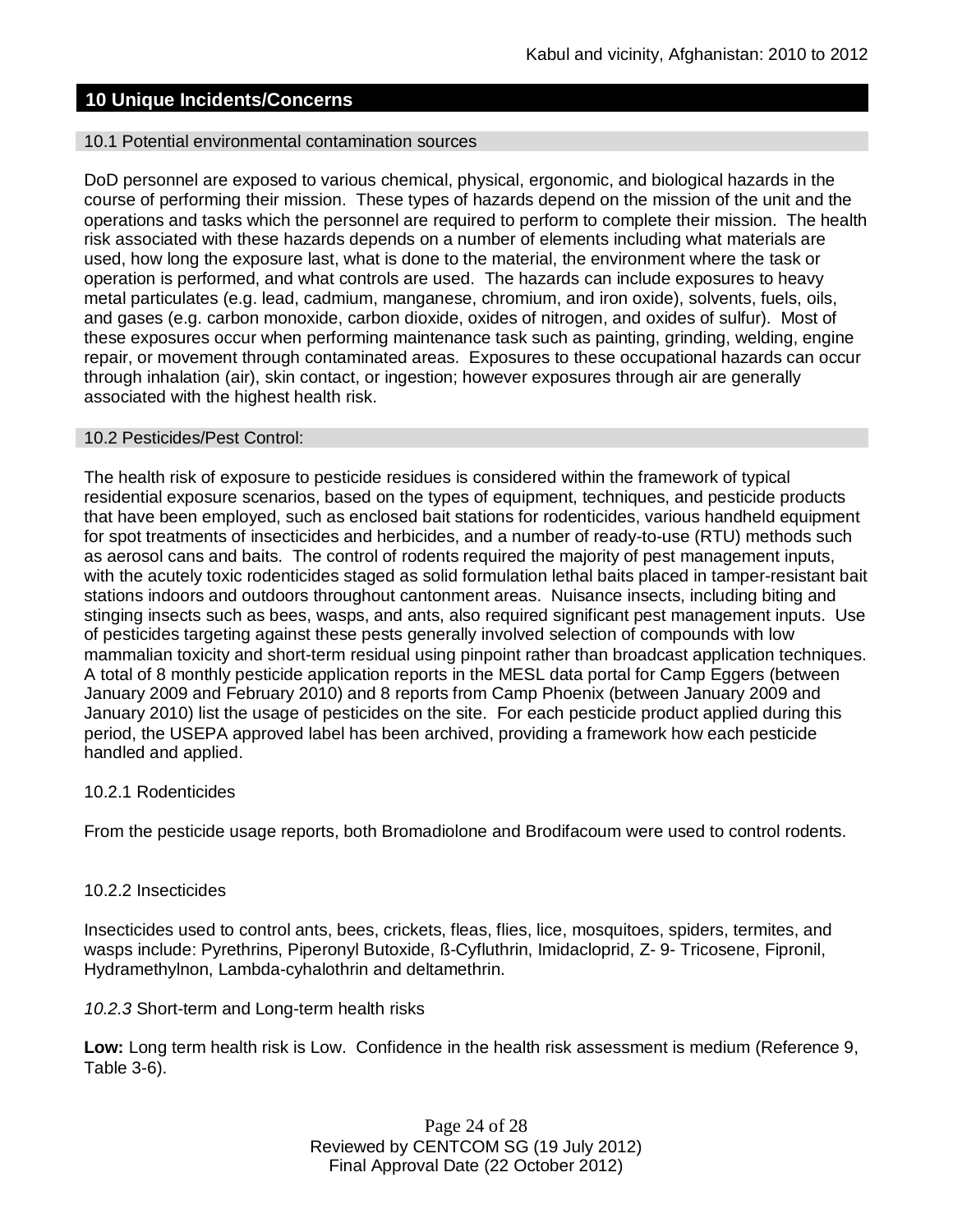### 10.3 Burn Pit

While not specific to Camp Phoenix, the consolidated epidemiological and environmental health sampling studies on burn pits that have been conducted to date were unable to say whether an association does or does not exist between exposures to emissions from the burn pits and long-term health effects (Reference 7, 2011). The committee's review of the literature and the data suggests that service in Iraq or Afghanistan (i.e., a broader consideration of air pollution than exposure only to burn pit emissions) might be associated with long-term health effects, particularly in susceptible (e.g., those who have asthma) or highly exposed subpopulations (such as those who worked at the burn pit). Such health effects would be due mainly to high ambient concentrations of PM from both natural and anthropogenic sources, including military sources. If that broader exposure to air pollution turns out to be relevant, potentially related health effects of concern are respiratory and cardiovascular effects and cancer. Susceptibility to the PM health effects could be exacerbated by other exposures, such as stress, smoking, local climatic conditions, and co-exposures to other chemicals that affect the same biologic or chemical processes. Individually, the chemicals measured at burn pit sites in the study were generally below concentrations of health concern for general populations in the United States. However, the possibility of exposure to mixtures of the chemicals raises the potential for health outcomes associated with cumulative exposure to combinations of the constituents of burn pit emissions and emissions from other sources.

10.7.1 Particulate matter, less than 10 micrometers (PM $_{10}$ )

## *10.7.1.1 Sample data/Notes:*

## Exposure Guidelines:

Short-term (24-hour) PM<sub>10</sub> (μg/m<sup>3</sup>): Negligible MEG=250, Marginal MEG=420, Critical MEG=600 Long-term  $PM_{10}$  MEG (µg/m<sup>3</sup>): Not Available.

A total of 2 valid PM<sub>10</sub> air samples were collected from the Camp Phoenix burn pit area from April 2010 to May 2010. The range of 24-hour PM<sub>10</sub> concentrations was 188 μg/m $^3$  – 977 μg/m $^3$  with an average concentration of 583  $\mu$ g/m<sup>3</sup>. Although the average and peak PM<sub>10</sub> concentrations were above the short-term PM<sub>10</sub> negligible MEG, data were insufficient to fully characterize health risk associated with PM<sub>10</sub> exposure.

10.7.2 Particulate matter, less than 2.5 micrometers (PM<sub>2.5</sub>)

## *10.7.2.1 Sample data/Notes:*

Exposure Guidelines: Short-term (24-hour) PM<sub>2.5</sub> MEGs (μg/m<sup>3</sup>): Negligible MEG=65, Marginal MEG=250, Critical MEG=500. Long-term PM<sub>2.5</sub> MEGs: Negligible MEG=15, Marginal MEG=65.

A total of 20 valid  $PM<sub>2.5</sub>$  air samples were collected from the Camp Phoenix burn pit area from March 2010 to July 2011. The range of 24-hour PM<sub>2.5</sub> concentrations was 43 μg/m<sup>3</sup> – 563 μg/m<sup>3</sup> with an average concentration of 127  $\mu$ g/m<sup>3</sup>.

## *10.7.2.2 Short-term health risks*

Low: The short-term PM<sub>2.5</sub> health risk assessment for the Camp Phoenix burn pit was Low based on average  $PM<sub>2.5</sub>$  concentrations, and the likelihood of exposure at these hazard severity levels. A Low health risk assessment for typical exposure concentrations suggests that short-term exposure to PM<sub>2.5</sub> was expected to have little or no impact on accomplishing the mission. Daily average health risk levels

> Page 25 of 28 Reviewed by CENTCOM SG (19 July 2012) Final Approval Date (22 October 2012)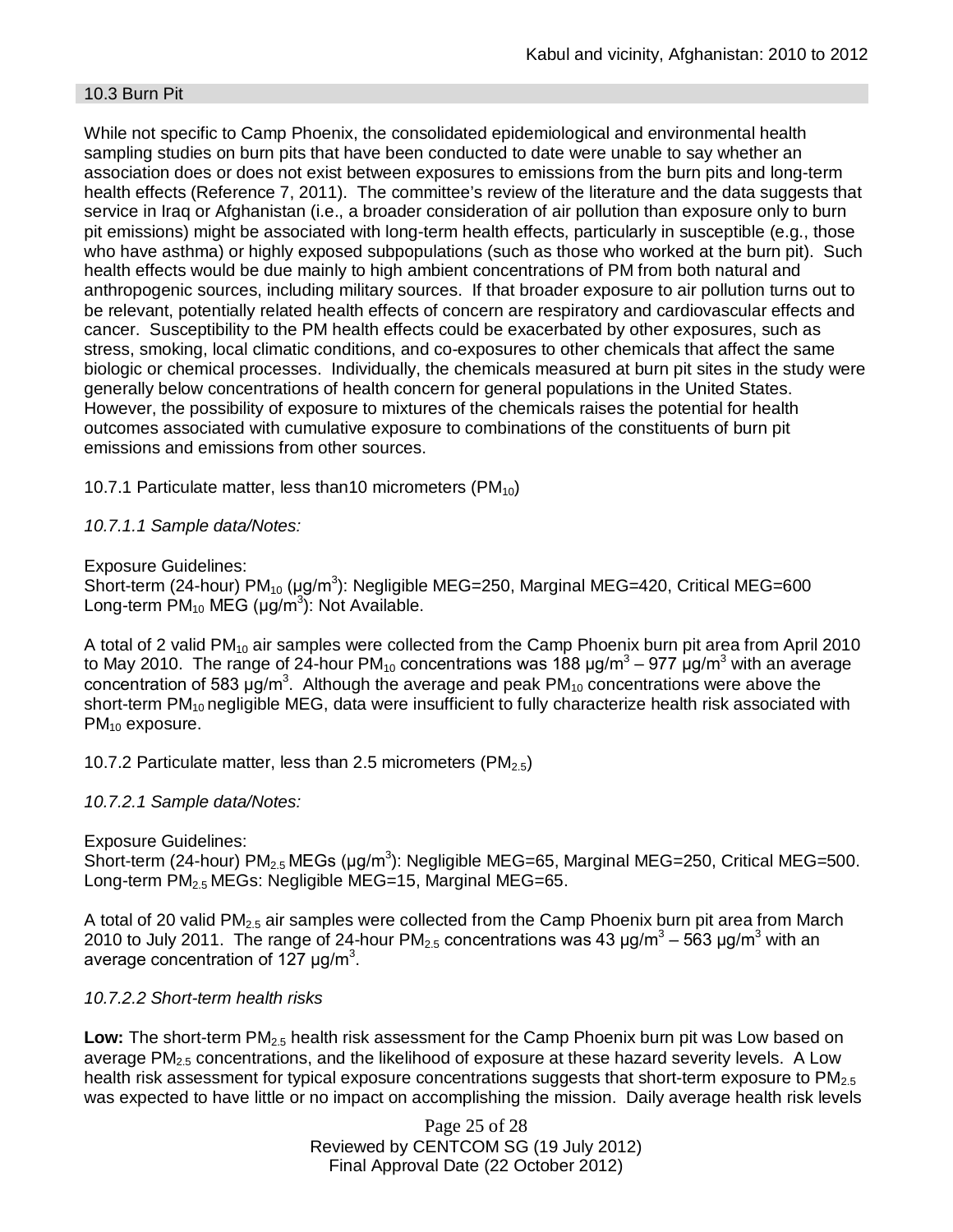for  $PM_{2.5}$  at the burn pit show no hazard for 40%, low health risk for 50%, moderate health risk for 5%, and high health risk for 5% of the time. Confidence in the short-term  $PM_{2.5}$  health risk assessment was low (Reference 9, Table 3-6).

The short-term PM<sub>2.5</sub> health risk assessment at the burn pit was Low based on peak PM<sub>2.5</sub> concentrations, and the likelihood of exposure at these hazard severity levels. A Low health risk assessment for typical exposure concentrations suggests that short-term exposure to  $PM_{2.5}$  at the burn pit was expected to have little or no impact on accomplishing the mission.

The hazard severity was negligible for average  $PM<sub>2.5</sub>$  exposures at the burn pit. The results indicate that few exposed personnel (if any) are expected to have noticeable health effects during mission. Exposed personnel are expected to be able to effectively perform all critical tasks during mission operations. Minimal to no degradation of abilities to conduct complex tasks are expected.

For the highest observed  $PM<sub>2.5</sub>$  exposures at the burn pit, the hazard severity was critical. During peak exposures at the critical hazard severity level, most if not all personnel experience very notable eye, nose, and throat irritation and respiratory effects. Visual acuity is impaired, as is overall aerobic capacity. Some personnel will not be able to perform assigned duties. Lost duty days are expected. Those with a history of asthma or cardiopulmonary disease will experience more severe symptoms. Conditions may also result in adverse, non-health related materiel/logistical impacts.

## *10.7.2.2 Long-term health risks*

**Low:** The long-term PM<sub>2.5</sub> health risk assessment for the burn pit was Low based on average PM<sub>2.5</sub> concentrations and the likelihood of exposure at these hazard severity levels. A Low health risk assessment for typical exposure concentrations suggests that long-term exposure to  $PM<sub>2.5</sub>$  at Kabul was expected to have little or no impact on accomplishing the mission. Confidence in the long-term PM2.5 health risk assessment was low (Reference 9, Table 3-6).

For the average observed PM<sub>2.5</sub> exposure at the burn pit, the hazard severity was marginal. At the marginal hazard severity level many exposed persons are expected to have noticeable, but not incapacitating health effects. Observable effects require minimal, if any, medical attention but may reduce some individual physical capabilities and/or may enhance stress-related casualties. Exposed personnel are able to perform most critical tasks. Note: Ability to accomplish complex tasks may be degraded.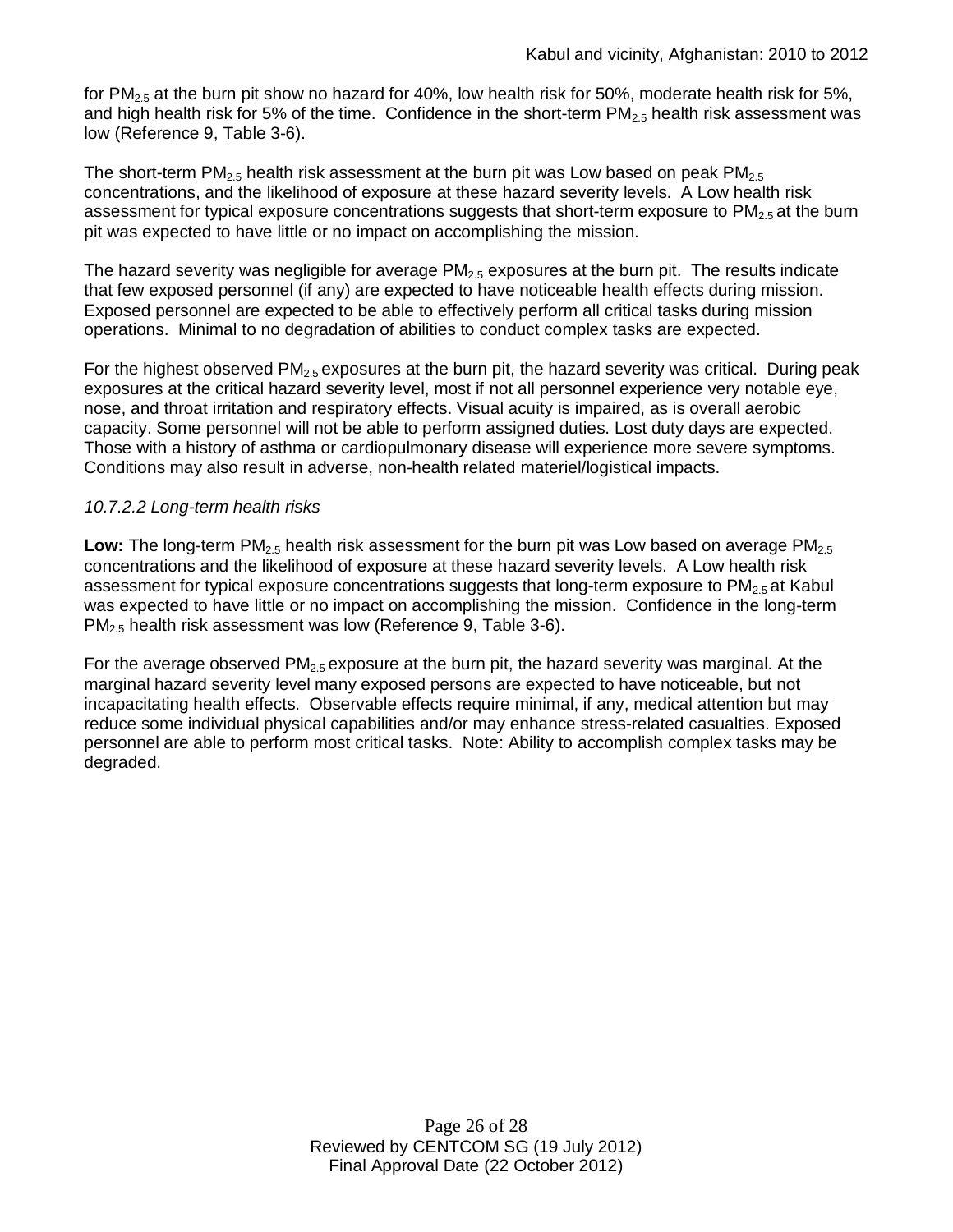## **11 References<sup>2</sup>**

- 1. Casarett and Doull's Toxicology: the Basic Science of Exposures, Chapter 2- Principles of Toxicology; Fifth Edition, McGraw Hill, New York.
- 2. Clinical Toxinology Resources: http://www.toxinology.com/. University of Adelaide, Australia.
- 3. Defense Occupational and Environmental Health Readiness System (referred to as the DOEHRS-EH database) at https://doehrs-ih.csd.disa.mil/Doehrs/. Department of Defense (DoD) Instruction 6490.03, *Deployment Health*, 2006.
- 4. DoDI 6055.05, Occupational and Environmental Health, 2008.
- 5. DoD MESL Data Portal: https://mesl.apgea.army.mil/mesl/.Some of the data and reports used may be classified or otherwise have some restricted distribution.
- 6. Goldman RF. 2001. Introduction to heat-related problems in military operations. *In*: Textbook of military medicine: medical aspects of harsh environments Vol. 1, Pandolf KB, and Burr RE (Eds.), Office of the Surgeon General, Department of the Army, Washington DC.
- 7. IOM (Institute of Medicine). 2011*.* Long-term health consequences of exposure to burn pits in Iraq and Afghanistan*.* Washington, DC: The National Academies Press.
- 8. Joint Staff Memorandum (MCM) 0028-07, Procedures for Deployment Health Surveillance, 2007.
- 9. USAPHC Technical Guide 230, June 2010 Revision.
- 10. USACHPPM 2008 Particulate Matter Factsheet; 64-009-0708, 2008.
- 11. Modification 11 to United States Central Command Individual Protection and Individual, Unit Deployment Policy, 2 December 2011.
- 12. CDC. 2012. Morbidity and Mortality Weekly Report. Imported Human Rabies in a U.S. Army Soldier. May 4, 2012. 61(17); 302-305.

Page 27 of 28 Reviewed by CENTCOM SG (19 July 2012) Final Approval Date (22 October 2012)

<sup>2</sup> NOTE. The data are currently assessed using the 2010 TG230. The general method involves an initial review of the data which eliminates all chemical substances not detected above 1-yr negligible MEGs. Those substances screened out are not considered acute or chronic health hazards so are not assessed further. For remaining substances, acute and chronic health effects are evaluated separately for air water (soil is only evaluated for long term risk). This is performed by deriving separate short-term and long term population exposure level and estimates (referred to as population exposure point concentrations (PEPC)) that are compared to MEGs derived for similar exposure durations. If less than or equal to negligible MEG the risk is Low. If levels are higher than negligible then there is a chemical-specific toxicity and exposure evaluation by appropriate SMEs, which includes comparison to any available marginal, critical or catastrophic MEGs. For drinking water 15 L/day MEGs are used for the screening while site specific 5-15 L/day are used for more detailed assessment. For nondrinking water (such as that used for personal hygiene or cooking) the 'consumption rate' is limited to 2 L/day (similar to the EPA) which is derived by multiplying the 5 L/day MEG by a factor of 2.5. This value is used to conservatively assess non drinking uses of water.